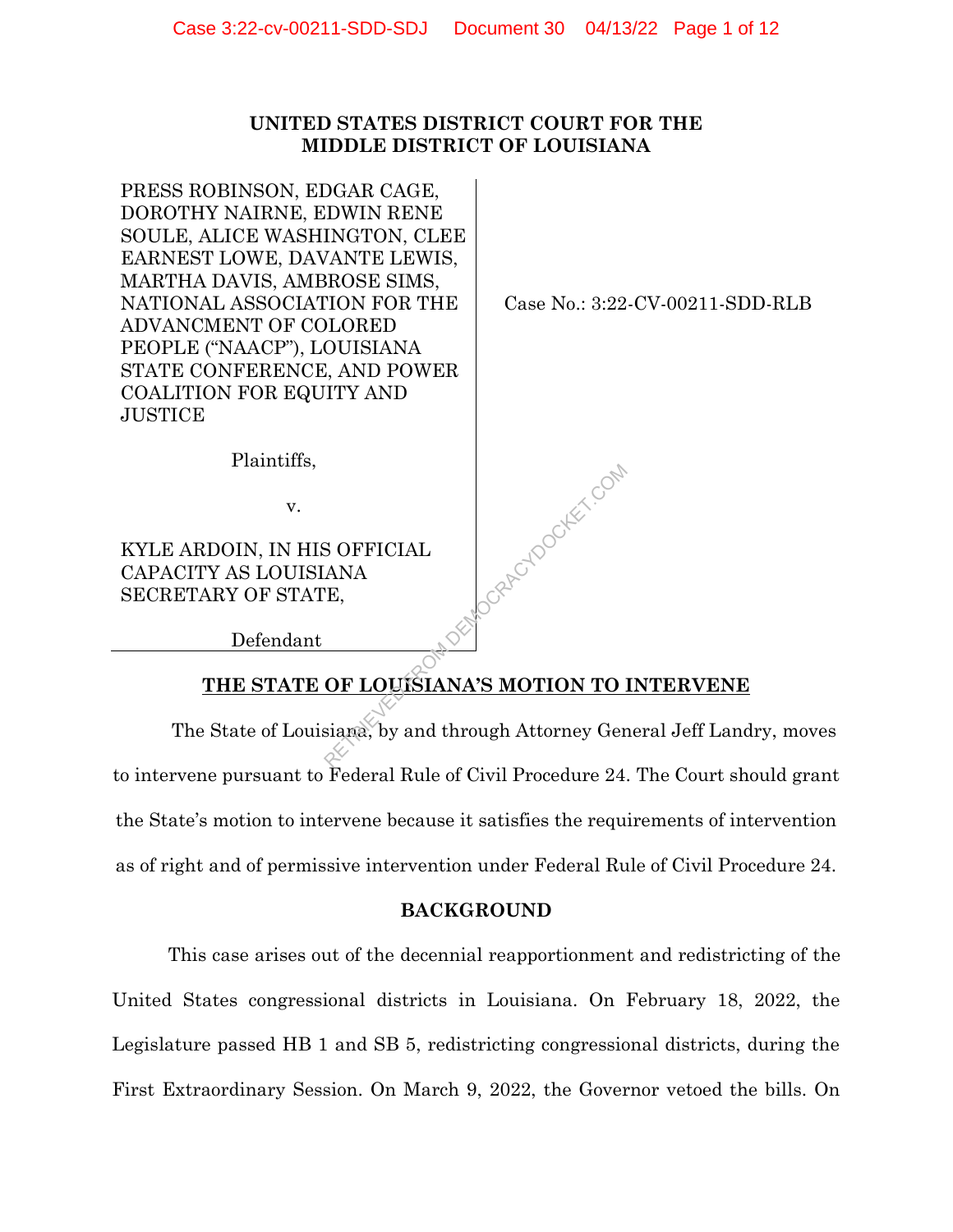March 30, 2022, the Louisiana Legislature convened in a veto session and voted to override the Governor's veto to HB 1 of the 2022 First Extraordinary Session.

Plaintiffs challenge the congressional redistricting plan enacted by the Louisiana Legislature. Plaintiffs ask this Court to step in and remedy an alleged violation of the Voting Rights Act of 1965. *See* Complaint, ECF No. 1 ¶ 1. Plaintiffs allege that the plan "continues the State of Louisiana's long history of maximizing political power for white citizens by disenfranchising and discriminating against Black Louisianans," "by 'packing' large numbers of Black voters into a single majority-Black congressional district, and 'cracking' the State's remaining Black voters among the five remaining districts" "in violation of the Voting Rights Act of 1965." *Id.* Plaintiffs ask the Court to declare the plan unlawful, enjoin its use in future elections, order adoption of a new redistricting plan with two majority-minority districts, and—if no such plan is enacted—fashion redistricting plans to govern Louisiana elections to the U.S. House of Representatives. *Id.* at 52–53 (Prayer for Relief). ional district, and 'cracking' the semaining districts' "in violation of<br>he Court to declare the plan unlawful<br>n of a new redistricting plan with<br>ch plan is enacted—fashion redist<br>ne U.S. House of Representatives.

#### **ARGUMENT**

Federal Rule of Civil Procedure 24(a) requires a federal court to permit intervention of a non-party who "claims an interest relating to the property or transaction that is the subject of the action, and is so situated that disposing of the action may as a practical matter impair or impede the movant's ability to protect its interest, unless existing parties adequately represent that interest." Fed. R. Civ. P. 24(a)(2). Rule 24(b) permits a federal court to allow intervention of non-parties that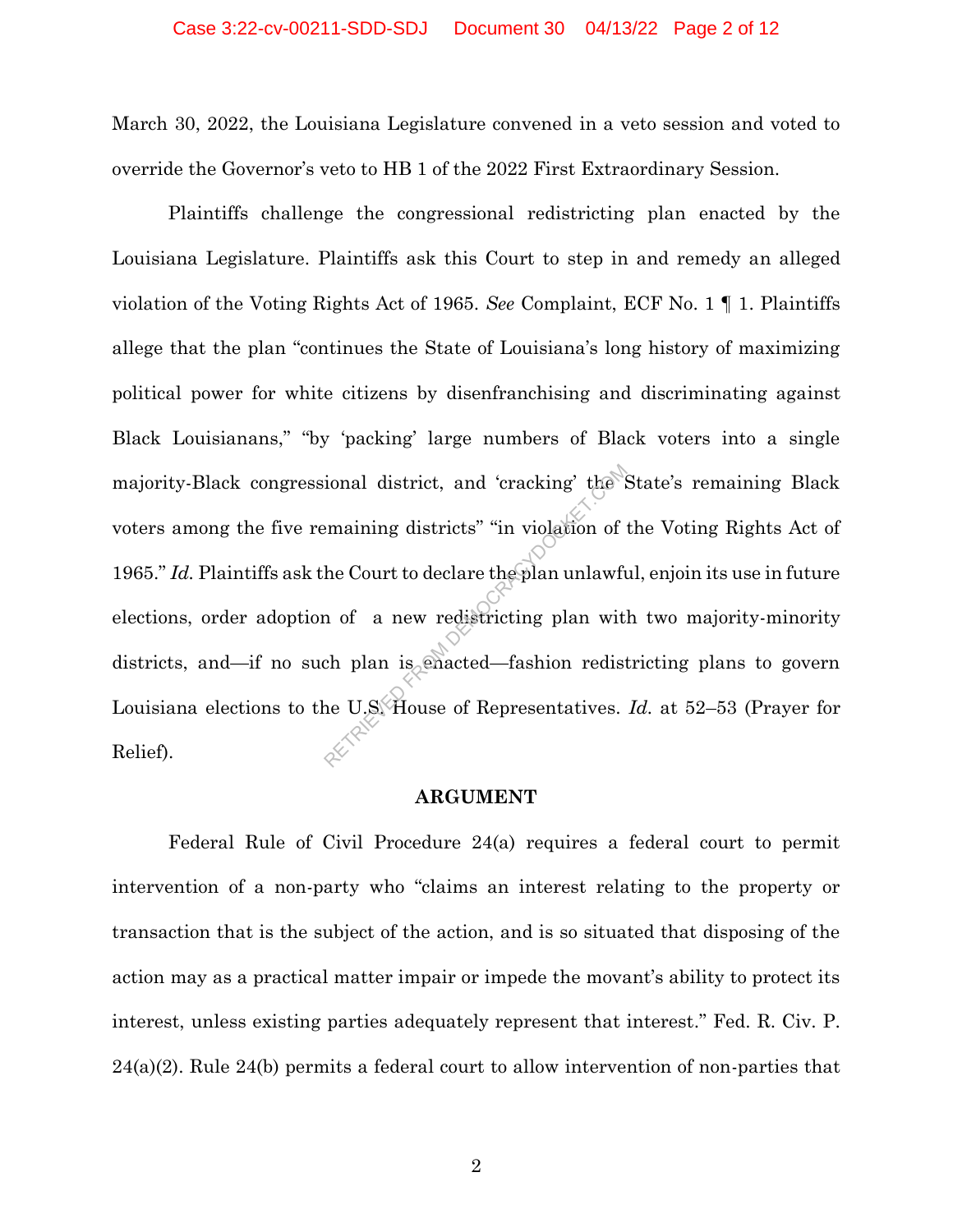tender "a claim or defense that shares with the main action a common question of law or fact." Fed. R. Civ. P.  $24(b)(1)(B)$ . "Rule 24 is to be liberally construed" in favor of intervention. *Brumfield v. Dodd*, 749 F.3d 339, 341 (5th Cir. 2014); *accord Wal-Mart Stores, Inc. v. Tex. Alcoholic Beverage Comm'n*, 834 F.3d 562, 565 (5th Cir. 2016). "The inquiry is a flexible one, and a practical analysis of the facts and circumstances of each case is appropriate." *Brumfield*, 749 F.3d at 341 (internal quotation marks omitted). "Intervention should generally be allowed where no one would be hurt and greater justice could be attained." *Ross v. Marshall*, 426 F.3d 745, 753 (5th Cir. 2005).

## **I. LOUISIANA SATISFIES THE REQUIREMENTS FOR INTERVENTION AS OF RIGHT.**

Under Rule 24, "[a] party seeking to intervene as of right must satisfy four requirements: (1) The application must be timely; (2) the applicant must have an interest relating to the property or transaction that is the subject of the action; (3) the applicant must be so situated that the disposition of the action may, as a practical matter, impair or impede its ability to protect its interest; and (4) the applicant's interest must be inadequately represented by the existing parties to the suit." *Brumfield*, 749 F.3d at 341 (citation omitted). The State satisfies each of these elements. FIES THE REQUIREMENTS FOR INTE.<br>
[a] party seeking to intervene as of<br>
pplication must be timely; (2) the<br>
property or transaction that is the<br>
situated that the disposition of the a<br>
de its ability to protect its interest

#### **A. The State's Application Is Timely.**

This intervention motion is timely. The Complaint was filed on March 30, 2022, the deadline for responsive pleadings has not yet passed, and no meaningful case events have occurred. As a result, "timeliness is not at issue." *Brumfield*, 749 F.3d at 342; *see also Edwards v. City of Houston*, 78 F.3d 983, 1000 (5th Cir. 1996) (finding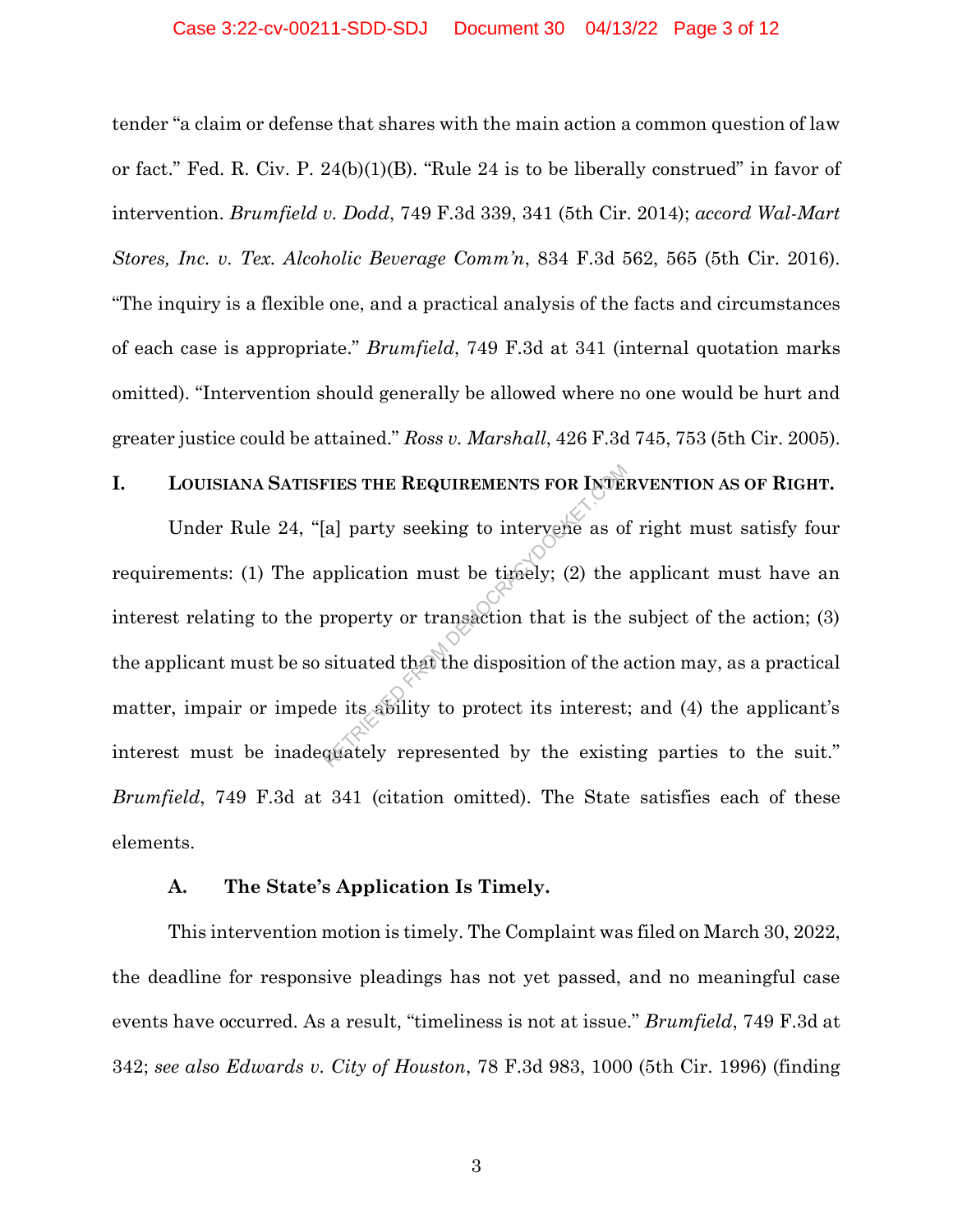that delays of "only 37 and 47 days . . . are not unreasonable"); *Ross,* 426 F.3d at 755 (permitting post-judgment intervention); *United States v. Commonwealth of Virginia*, 282 F.R.D. 403, 405 (E.D. Va. 2012) ("Where a case has not progressed beyond the initial pleading stage, a motion to intervene is timely."); *Mullins v. De Soto Securities Co*., 3 F.R.D. 432, 433 (W.D. La. 1944) (finding motion to intervene timely during the initial pleading stage).

### **B. The State Has the Requisite Interest in the Subject of this Case.**

The State "has a 'direct, substantial, legally protectable interest in the proceedings.'" *Edwards*, 78 F.3d at 1004 (quoting *New Orleans Pub. Serv., Inc. v. United Gas Pipe Line Co*., 732 F.2d 452, 463 (5th Cir. 1984)). "A 'legally protectable' right" for intervention purposes "is not identical to a 'legally enforceable' right, such that 'an interest is sufficient if it is of the type that the law deems worthy of protection, even if the intervenor . . . would not have standing to pursue her own claim.'" *DeOtte v. Nevada*, 20 F.4th 1055, 1068 (5th Cir. 2021) (citations omitted); *accord Wal-Mart Stores*, 834 F.3d at 566. Rather, "[a] movant found to be a 'real party in interest' generally establishes sufficient interest." *League of United Latin Am. Citizens, Council No. 4434 v. Clements*, 884 F.2d 185, 187 (5th Cir. 1989) ("LULAC, Council No. 4434"). "[A] 'real party in interest' may be ascertained by determining whether that party caused the injury and, if so, whether it has the power to comply with a remedial order of the court." *Id*. at 187. 78 F.3d at 1004 (quoting *New Or*<br>
.., 732 F.2d 452, 463 (5th Gir. 1984)<br>
urposes "is not identical to a 'legally<br>
ent if it is of the type that the law de<br>
. would not have standing to pursue<br>
5, 1068 (5th Cir. 2021) (ci

Jeff Landry is the duly elected Attorney General for the State of Louisiana. As the State's "chief legal officer," he is charged with "the assertion and protection of the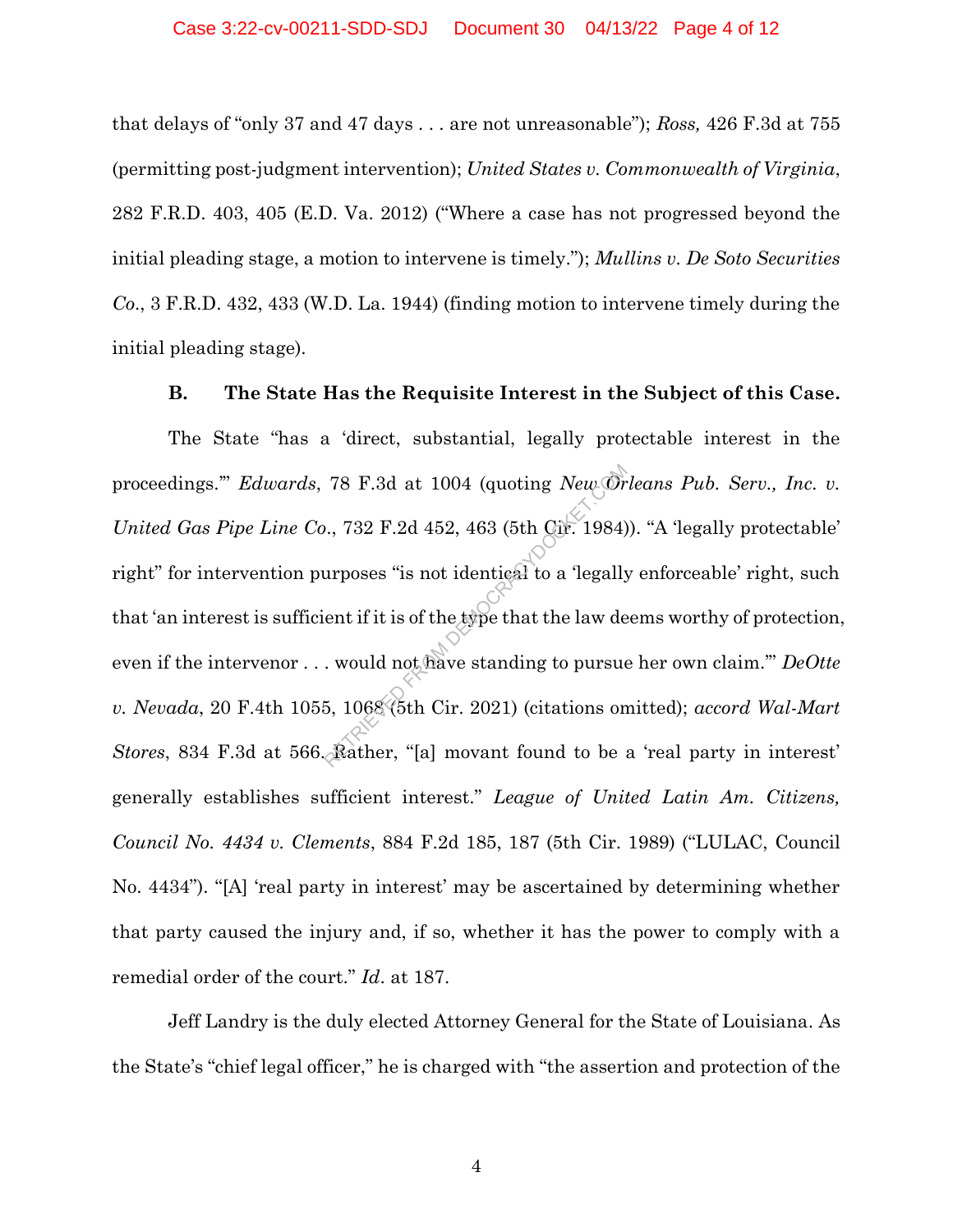#### Case 3:22-cv-00211-SDD-SDJ Document 30 04/13/22 Page 5 of 12

rights and interests" of the State and its taxpayers and citizens, and he has a sworn duty to uphold the State's Constitution and laws. La. Const. art. IV., § 8. The Louisiana Constitution gives him authority "to institute, prosecute, or *intervene* in any civil action or proceeding." *Id.* (emphasis added). The State's intervention is necessary here as a matter of right, through its constitutionally designated officer, Attorney General Jeff Landry, to defend the State's congressional plan.

The Attorney General also has a right under state and federal law to defend the legality and constitutionality of state laws. When a state statute has been challenged, article 1880 of the Louisiana Code of Civil Procedure requires certification of the issue to the state attorney general. The Federal Rule of Civil Procedure require the same. *See* Fed. R. Civ. P. 5.1(B)(2) (requiring parties to "serve the notice and paper on . . .the state attorney general if a state statute is questioned"). Here, Plaintiffs' complaint calls into question the legality of state law.  $80$  of the Louisiana Code of Cipsus of the state attorney general. Then  $See$  Fed. R. Civ.  $RS5.1(B)(2)$  (re ...the state attorney general if a state attorney general if a state attorney General mass of Louisiana Attorney Gen

Additionally, the Louisiana Attorney General maintains a longstanding history of defending the State in Voting Rights litigation in Louisiana.<sup>1</sup> See, e.g., *Chisom v. Edwards*, No. 2:86-cv-4075 (E.D. La. 1986); *Clark v. Edwards*, No. 86-cv-435 (M.D. La. 1986); *Prejean v. Foster*, No. 99-30360 (M.D. La. 1999); *Hall v. Louisiana*, No. 3:12-cv-0657 (M.D. La. 2012); *Terrebonne Par. Branch NAACP v.* 

 $\overline{a}$ 

<sup>&</sup>lt;sup>1</sup> Attorneys general routinely defend their states against challenges to electoral methods for judicial and non-judicial offices. *See Houston Lawyers Ass'n v. Att'y Gen. of Tex*., 501 U.S. 149 (1991) (Texas attorney general); *Thornburg v. Gingles*, 478 U.S. 30 (1986) (North Carolina attorney general); *S. Christian Leadership Conf. of Ala. v. Sessions*, 56 F.3d 1281 (11th Cir. 1995) (en banc) (Alabama attorney general); *LULAC v. Clements*, 999 F.2d 831 (5th Cir. 1993) (en banc) (Texas attorney general).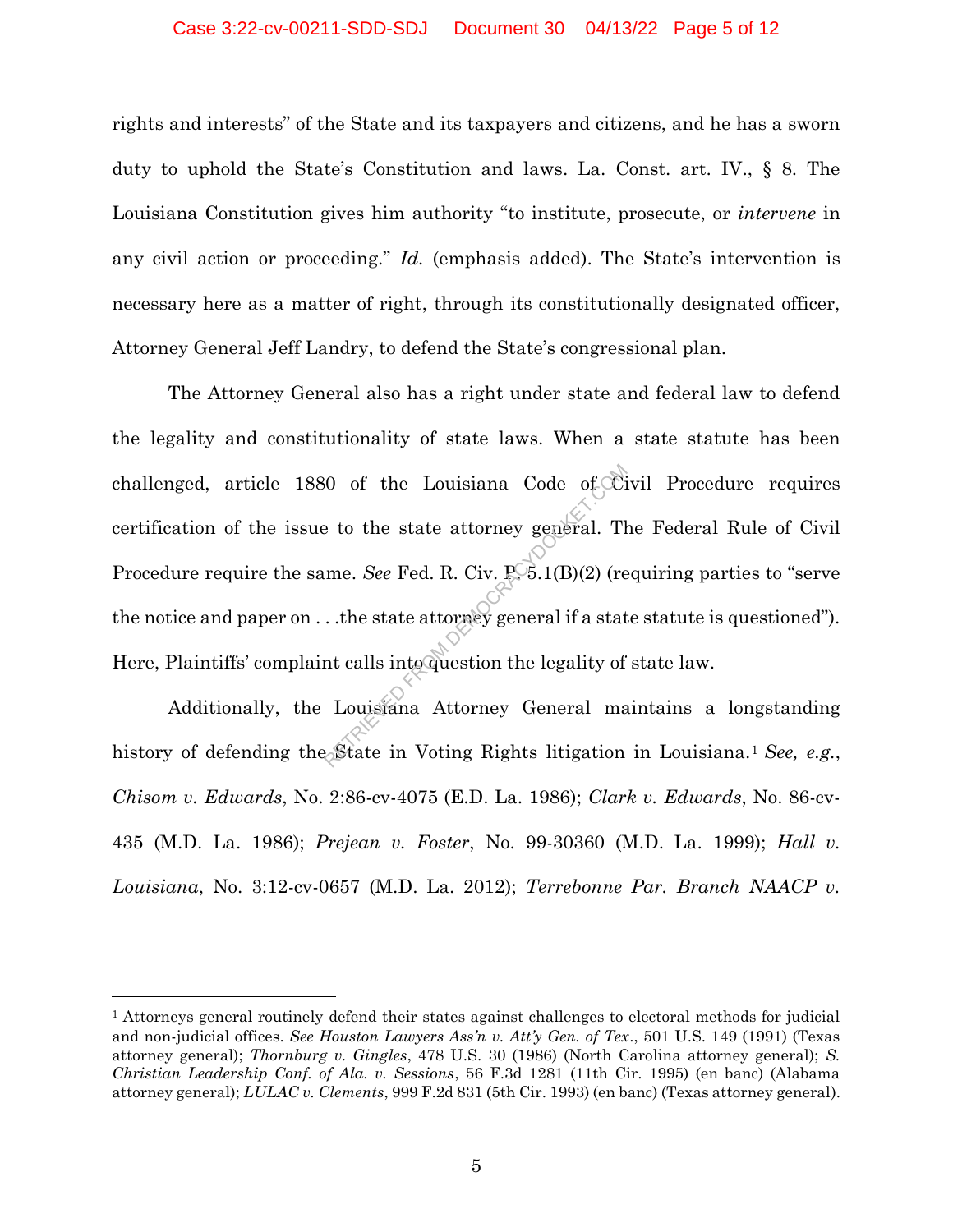*Jindal*, No. 3:14-cv-0069 (M.D. La. 2014); *La. State Conf. of the NAACP v. Louisiana*, No. 3:19-cv-00479 (M.D. La. 2019).

In short, the State of Louisiana, through Attorney General Jeff Landry, has the requisite interest in the subject of this case, and he has a right to intervene as a matter of law to protect the interests of the State.

### **C. The Disposition of this Case May Substantially Impair or Impede the State's Interests.**

Without intervention, disposition of this case will impair the State of Louisiana's ability to protect its interests, and it will impair and impede the Attorney General from carrying out his constitutional duties to defend and uphold the laws of the State of Louisiana.

Plaintiffs mount serious allegations against the State that the State cannot defend without intervening. Plaintiffs allege that Louisiana has a long, tragic history of voting-related discrimination. *See* Complaint, ECF No. 1 at 34, ¶ 102. Plaintiffs allege that the State has undertaken efforts to minimize minority representation through congressional and legislative redistricting, and to minimize black voting power. *See id.* at 36-40. Plaintiffs allege the State continues to implement voting practices that have hindered the ability of Black citizens to participate equally in the political process. *See id.* Plaintiffs allege ongoing effects of Louisiana's history of discrimination. *See id.* at 41–42. All of these are very serious allegations directed against the State itself. The State has both a right and obligation to defend against them. Retrieved From Democratic Properties in the State of the State of Sections and Textiles and Democration of Section 2013 and Democration of Section 2013 and Democratic Complaint, ECF No.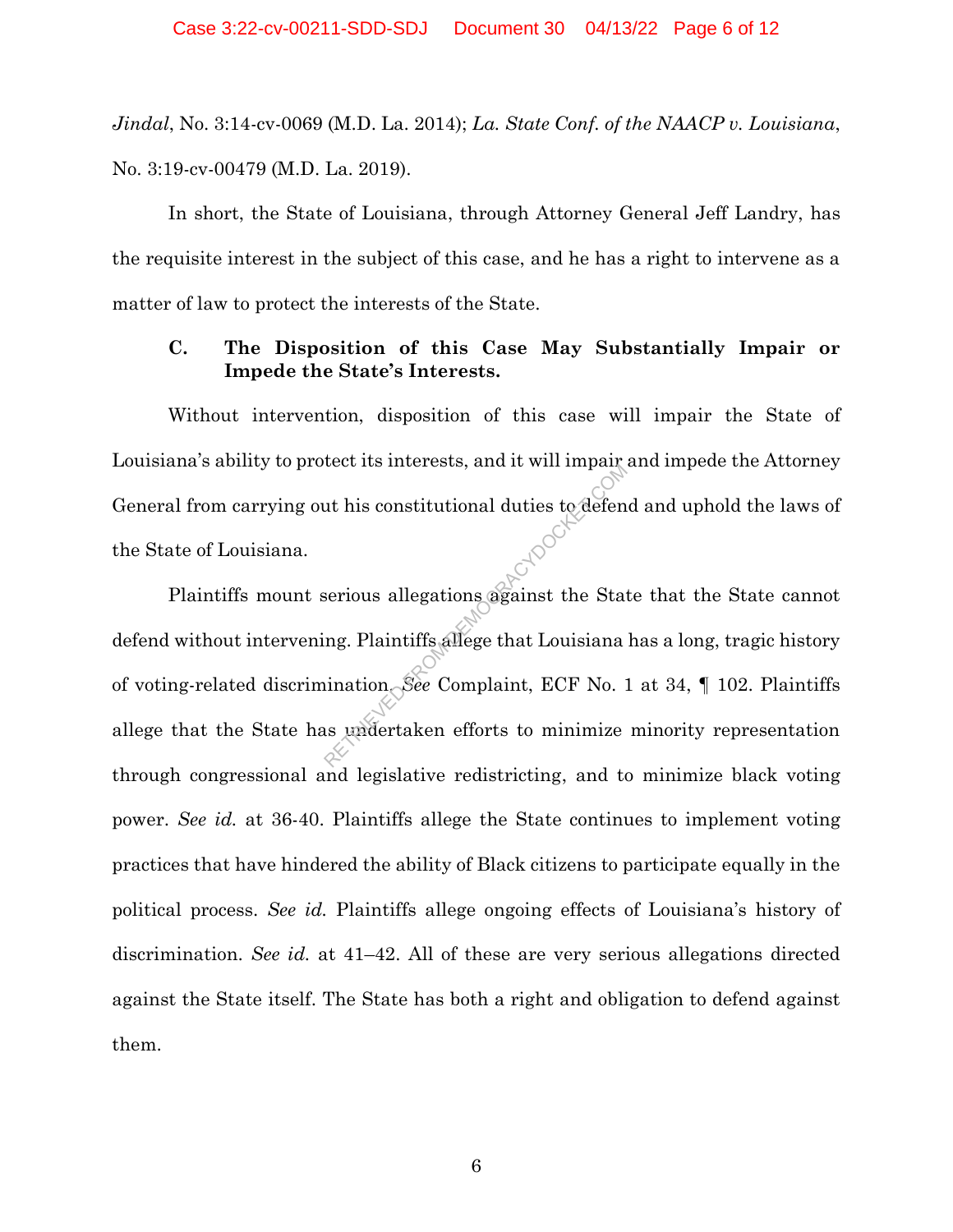#### Case 3:22-cv-00211-SDD-SDJ Document 30 04/13/22 Page 7 of 12

In addition to his duties outlined above, the State of Louisiana provides the Attorney General of Louisiana with an active role in elections, which warrants intervention as a matter of right. The Attorney General is required by State law to approve election forms prepared by the Louisiana Secretary of State, *see* La. R.S. 18:18(A)(3); he is statutory counsel for each parish's Registrar of Voters, *see La*. R.S. 18:64; and he is statutory counsel for each Parish Board of Election Supervisors, *see La*. R.S. 18:423(G). Additionally, he serves as a member on the State's Board of Election Supervisors. *See* La. R.S. 18:23(A)(3).

The Attorney General also carries out other election responsibilities for the State of Louisiana as established in the Louisiana Election Code, including approving summaries of constitutional amendments, *see La*. R.S. 18:431(C); standing to initiate actions against convicted felons from running for office, *see La*. R.S. 18:495; authority to enforce laws regarding the establishment of precincts and precinct boundaries, *see La*. R.S. 18:537; authority to initiate actions to declare an office vacant, *see La*. R.S. 18:671(C); making appointments to the Voting System Commission, *see La*. R.S. 18:1362.1; collections for election expenses, *see La*. R.S. 18:1400.6; receiving allegations of election fraud, *see La*. R.S. 18:1412; preparing the election offense packet for candidates, *see La*. R.S. 18:1472; and authority to initiate criminal actions for campaign finance violations, *see* La. R.S. 18:1511.6. neral also carries out other election<br>ablished in the Louisiana Election C<br>nal amendments, see La. R.S. 18:43<br>I felons from running for office, see L<br>g the establishment of precincts and<br>ty to initiate actions to declare a

Disposing of this case without intervention will impair the State's interests in providing a defense to Plaintiffs' challenge to the method of electing members to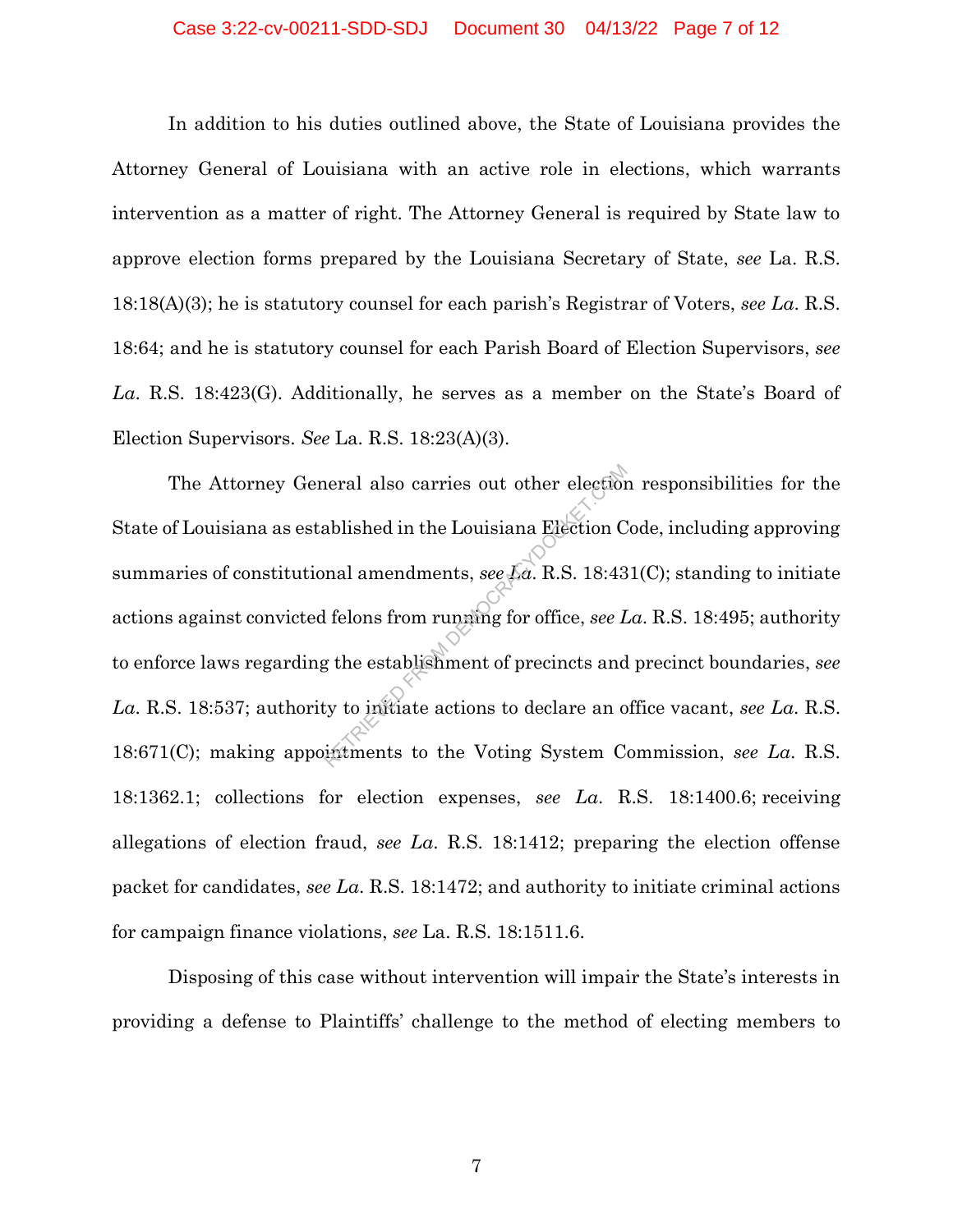Congress. Further, the Court's determination could have long lasting impacts on the State.

### **D. The State's Interests are Inadequately Represented by the Existing Parties.**

The State's interests are inadequately represented by the existing parties to the suit. The Attorney General has an interest in defending the injury to the State itself that would result from an injunction against or changes to the challenged congressional plans, and/or a determination that the current plan passed by the State Legislature is unlawful.

In *Miller v. Vilsack,* the Fifth Circuit recently discussed two presumptions that must be considered when determining if representation by the current parties is inadequate. No. 21-11271, 2022 WL 851782 (5th Cir. Mar. 22, 2022). The burden by the proposed intervenor is minimal. *Id*. (citing *Sierra Club v. Espy*, 18 F.3d 1202, 1207 (5th Cir. 1994)).The burden, however, "cannot be treated as so minimal as to write the requirement completely out of the rule." *Id*. The first presumption applies "when the would-be intervenor has the same ultimate objective as a party to the lawsuit." *Id.* The second presumption applies in cases where a party "is presumed to represent the interests of all of its citizens," *Hopwood v. Texas*, 21 F.3d 603, 605 (5th Cir. 1994) (per curiam), such as "when the putative representative is a governmental body or officer charged by law with representing the interests of the [intervenor]," *Texas*, 805 F.3d at 661 (quotation omitted). This presumption is limited, however, to "suits involving matters of sovereign interest." *Edwards*, 78 F.3d at 1005. k, the Fifth Circuit recently discusse<br>en determining if representation b<br>1, 2022 WL 851782 (5th Cir. Mar. 2<br>is minimal.  $\sqrt{a}$ . (citing *Sierra Clul*<br>e burden, however, "cannot be trea<br>pmpletely out of the rule." *Id*.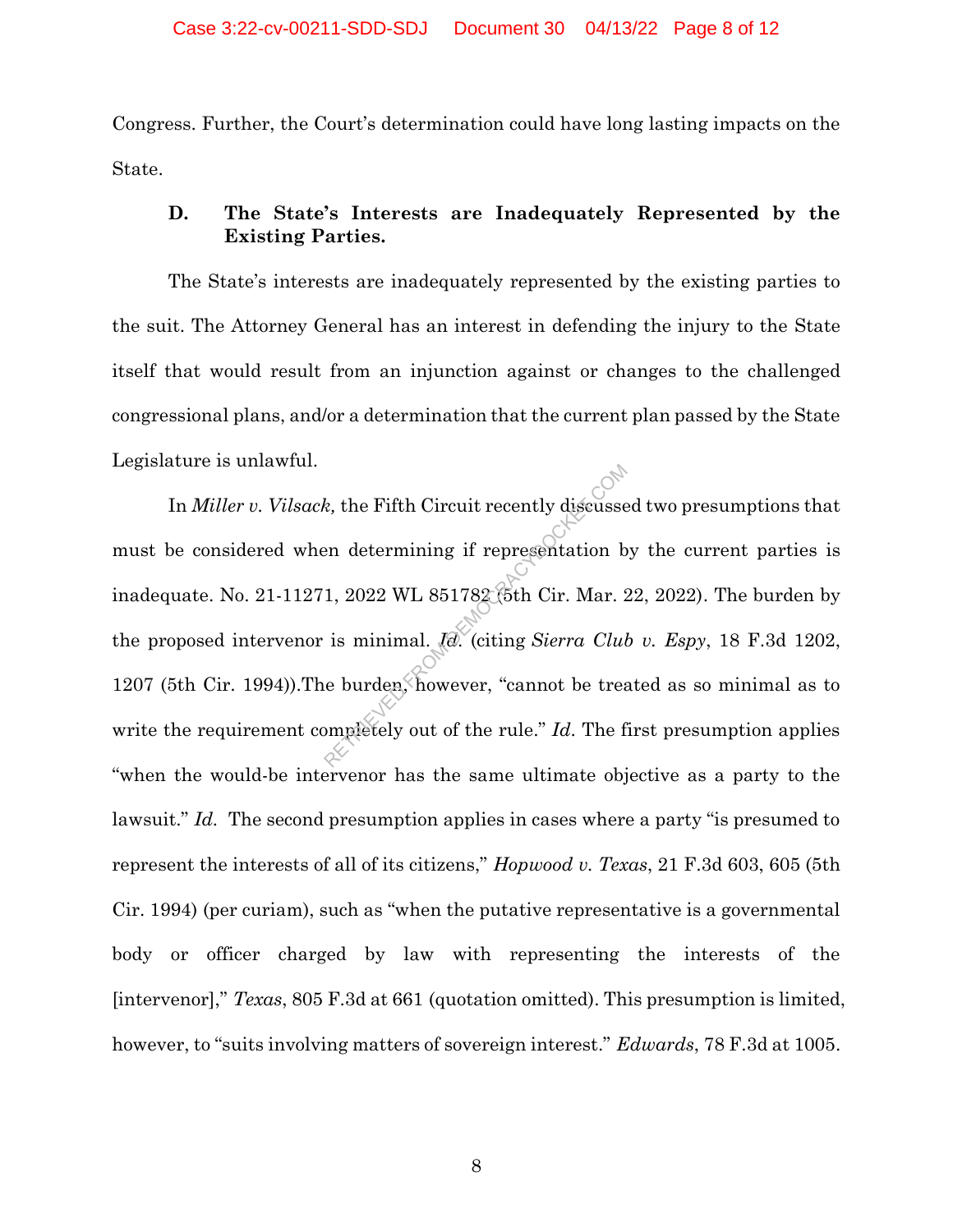#### Case 3:22-cv-00211-SDD-SDJ Document 30 04/13/22 Page 9 of 12

There is no reason to believe that the State's sovereign interests will be represented by existing parties. This is not a case where "the would-be intervenor has the same ultimate objective as a party to the lawsuit." *See Entergy Gulf States*, 817 F.3d (citation omitted). The Defendant Secretary of State's objective is in the orderly implementation of whatever election rules are in force. The Attorney General is a separately elected official tasked specifically with defending the laws and sovereign interests of the State of Louisiana. The Attorney General intends to defend the challenged plans, the policies undergirding them, and the sovereign interests of the State.

The State has unique sovereign interests not shared by the other parties. Any proposed judgment involving injunctive relief or federal oversight would have future consequences for the State and necessarily involve the State's sovereign interests. As pointed out recently by the United States Supreme Court, it is one thing for a State to change its election laws close to its own elections. But it is different for a federal court to swoop in and redo a state's election laws in the period close to an election. *See Merrill v. Milligan,* 595 U.S. \_\_\_\_ (2022). que sovereign interests not shared k<br>ving injunctive relief or federal over<br>te and necessarily involve the State<br>he United States Supreme Court, i<br>ws close to its own elections. But it<br>do a state's election laws in the pe

"Reapportionment is primarily the duty and responsibility of the State." *Chapman v. Meier,* 420 U.S. 1, 27 (1975); *see also Voinovich v. Quilter,* 507 U.S. 146, 156–57 (1993); *Growe v. Emison,* 507 U.S. 25, 34 (1993). Electoral districting is a most difficult subject for legislatures, and so the States must have discretion to exercise the political judgment necessary to balance competing interests.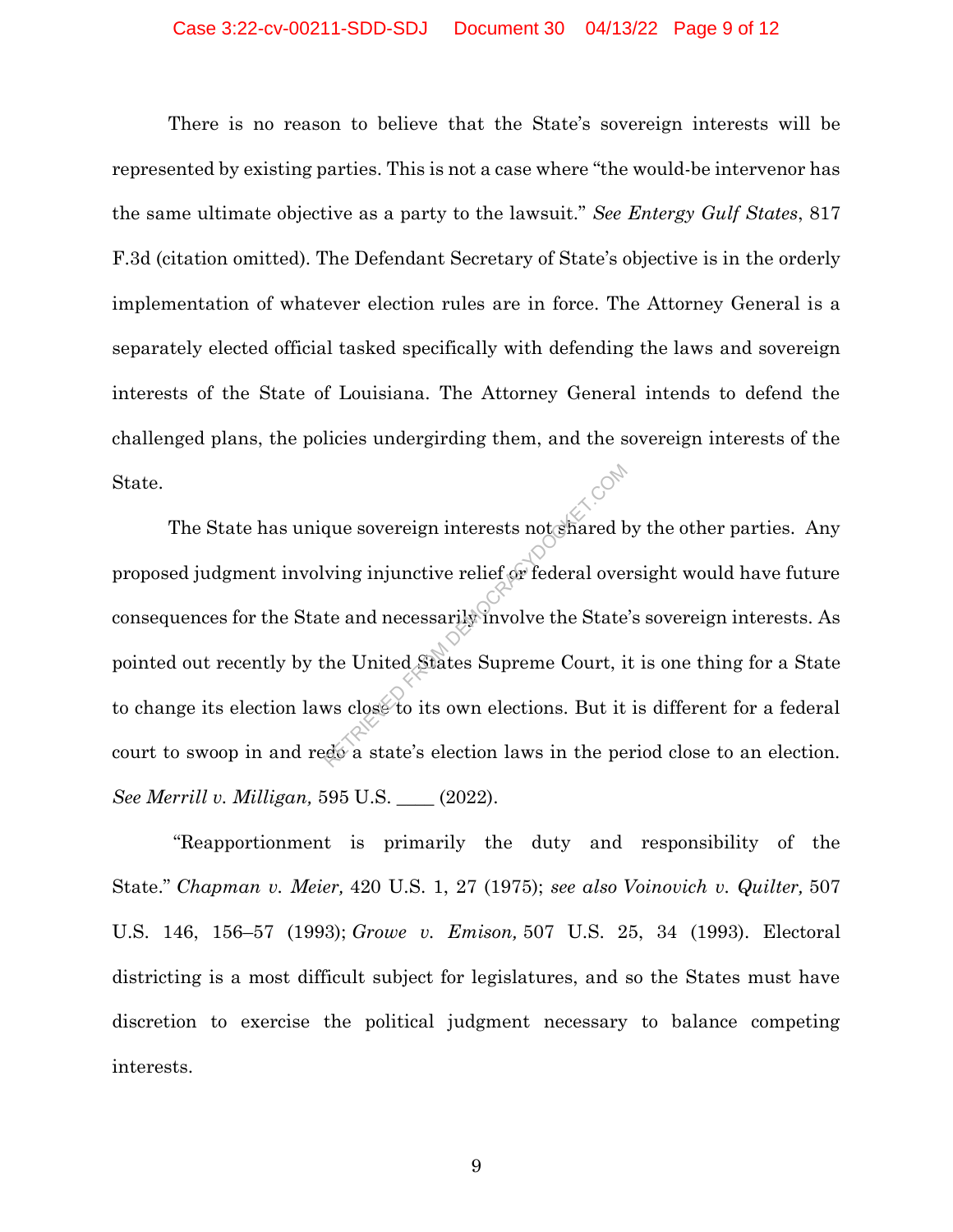Plaintiffs have alleged that the congressional redistricting plan for Louisiana is invalid and unlawful. Plaintiffs request an injunction enjoining the Secretary of State from enforcing or giving effect to boundaries of the congressional districts and from conducting congressional elections in accordance with that plan until the next decennial reapportionment occurs. It is necessary that Louisiana's Chief Legal Officer be allowed to intervene to make sure that the State's interests are adequately protected.

### **II. IN THE ALTERNATIVE, THE STATE SHOULD BE GRANTED PERMISSIVE INTERVENTION.**

The Attorney General fulfills the requirements for permissive intervention. Federal Rule of Civil Procedure 24(b)(1) provides that "[o]n timely motion, the court may permit anyone to intervene who: (A) is given a conditional right to intervene by a federal statute; or (B) has a claim or defense that shares with the main action a common question of law or fact." "In exercising its discretion, the court must consider whether the intervention will unduly delay or prejudice the adjudication of the original parties' rights." Fed. R. Civ. P. 24(b)(3). Permissive intervention under Rule 24(b) "is wholly discretionary with the [district] court . . . even though there is a common question of law or fact, or the requirements of Rule 24(b) are otherwise satisfied." *Kneeland v. Nat'l Collegiate Athletic Ass'n*, 806 F.2d 1285, 1289 (5th Cir. 1987). Intervention is appropriate when: "(1) timely application is made by the intervenor, (2) the intervenor's claim or defense and the main action have a question of law or fact in common, and (3) intervention will not unduly delay or prejudice the adjudication of the rights of the original parties." *See Frazier v. Wireline Solutions,* Frameral fulfills the requirements for<br>pocedure  $24(b)(1)$  provides that "[o]n<br>tervene who: (A) is given a conditio<br>has a claim or defense that shares<br>or fact." "In exercising its discretion<br>n will unduly delay or prejudice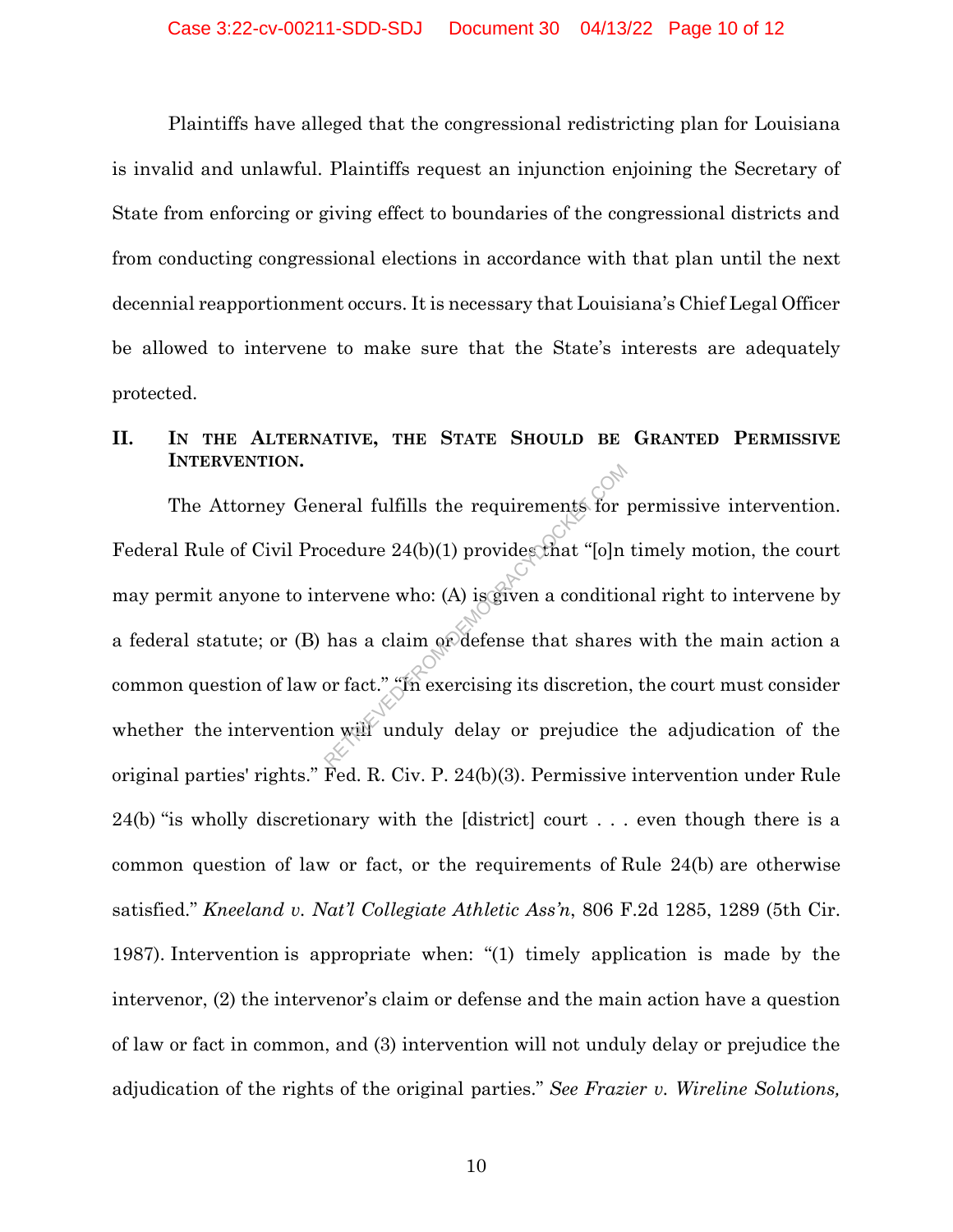*LLC*, 2010 WL 2352058, at \*4 (S.D. Tex. June 10, 2010) (citation omitted); *In re Enron Corp. Sec., Derivative & "ERISA" Litig.*, 229 F.R.D. 126, 131 (S.D. Tex. 2005).

As discussed above, the intervention is timely; the Attorney General's claims or defense and the main action have a question of law or fact in common; and the intervention will not unduly delay or prejudice the adjudication of the rights of the original parties. Moreover, the Attorney General's intervention will facilitate an equitable result. The Attorney General can provide a crucial perspective on the important issues implicated by the Complaint. This case has significant implications; therefore, it is essential that all arguments in attack of the continued viability of the congressional plan receive full attention. For the reasons stated above, this Court should grant this motion permissively, if it does not grant it as of right. that all arguments in attack of the converted to the reasons<br>ve full attention. For the reasons<br>permissively, if it does not grant it<br>**CONCLUSION**<br>l grant the State of Louisiana's M<br>eral Jeff Landry should be allowed to

# **CONCLUSION**

The Court should grant the State of Louisiana's Motion to Intervene, and Louisiana Attorney General Jeff Landry should be allowed to fulfill his constitutional duty to represent the State's interests.

Dated: April 12, 2022 Respectfully Submitted,

Jeff Landry Louisiana Attorney General

*/s/ Angelique Duhon Freel*  Elizabeth B. Murrill (LSBA No. 20685) Solicitor General Shae McPhee's (LSBA No. 38565) Angelique Duhon Freel (LSBA No. 28561) Carey Tom Jones (LSBA No. 07474)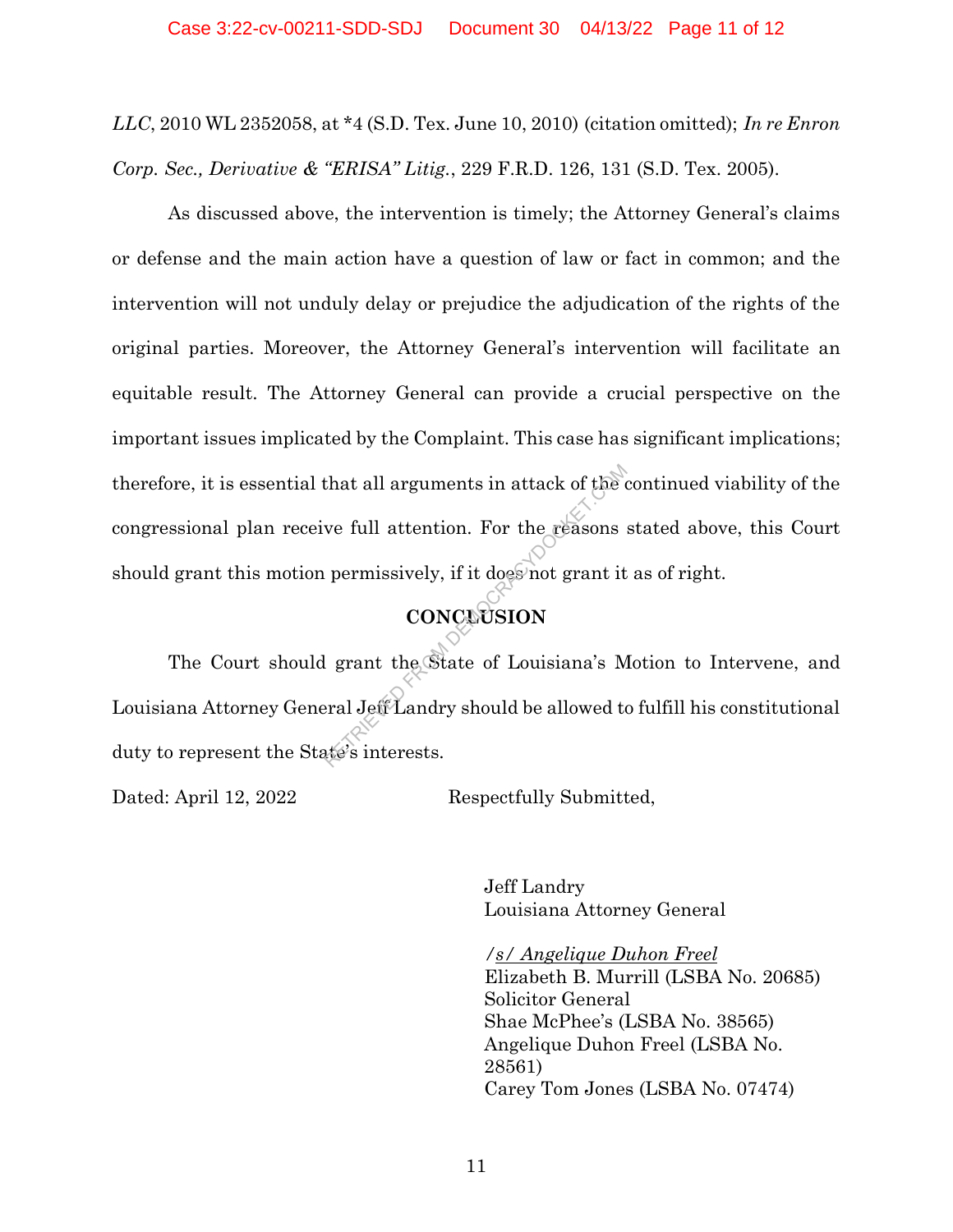Jeffery M. Wale (LSBA No. 36070) OFFICE OF THE ATTORNEY GENERAL LOUISIANA DEPARTMENT OF **JUSTICE** 1885 N. Third St. Baton Rouge, LA 70804 (225) 326-6000 phone (225) 326-6098 fax murrille@ag.louisiana.gov freela@ag.louisiana.gov walej@ag.louisiana.gov jonescar@ag.louisiana.gov mcphees@ag.louisiana.gov

# **CERTIFICATE OF SERVICE**

I do hereby certify that, on this 12th day of April 2022, the foregoing was electronically filed with the Clerk of Court using the CM/ECF system, which gives notice of filing to all counsel of  $\operatorname{record}^{\mathbb{N}}$ CERTIFICATE OF SERVICE<br>
The Clerk of Court using the CM/E<br>
See of record.<br>
See Angelique Duhon Freel<br>
See Angelique Duhon Freel

*/s/ Angelique Duhon Freel Angelique Duhon Freel*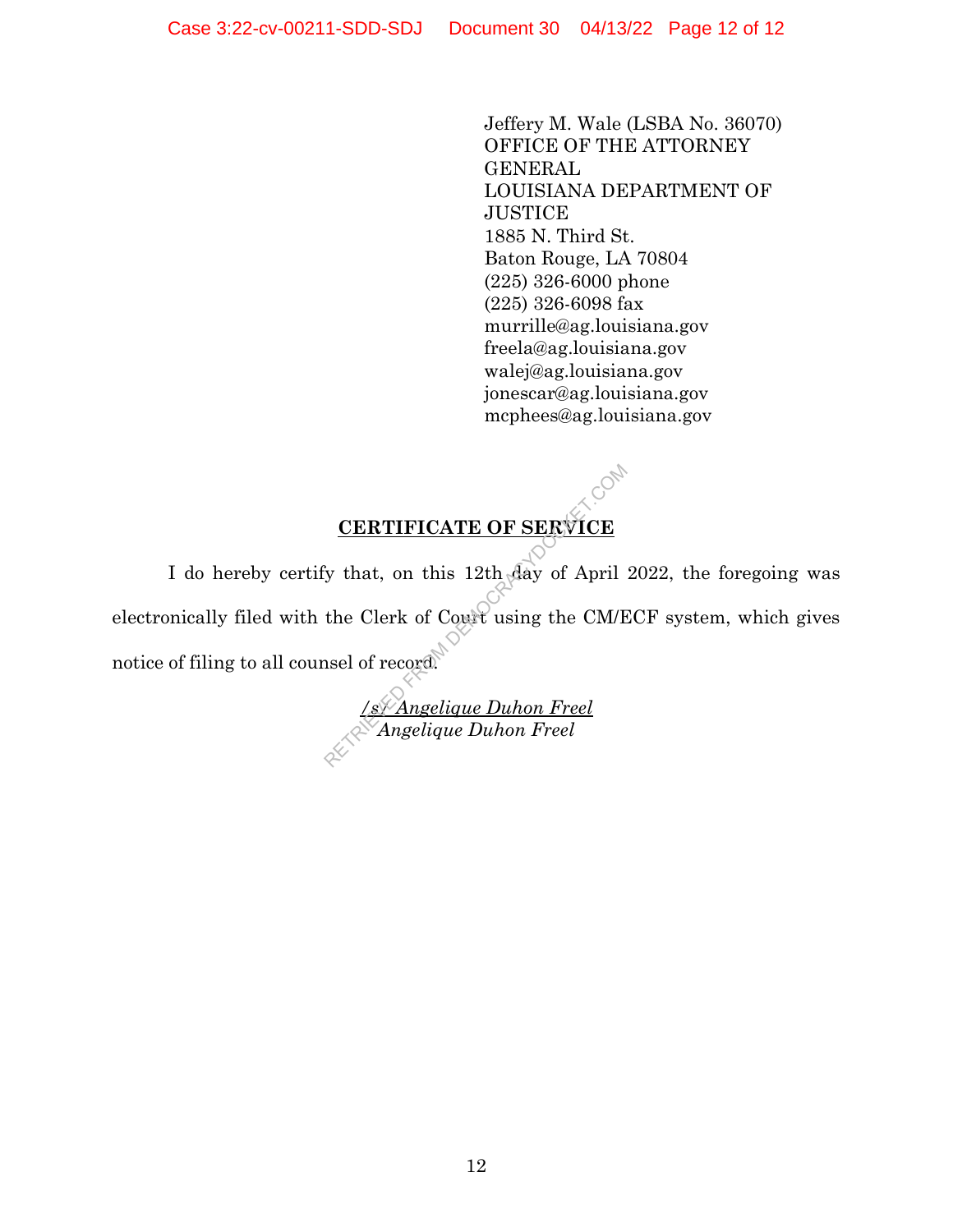### **UNITED STATES DISTRICT COURT FOR THE MIDDLE DISTRICT OF LOUISIANA**

PRESS ROBINSON, EDGAR CAGE, DOROTHY NAIRNE, EDWIN RENE SOULE, ALICE WASHINGTON, CLEE EARNEST LOWE, DAVANTE LEWIS, MARTHA DAVIS, AMBROSE SIMS, NATIONAL ASSOCIATION FOR THE ADVANCMENT OF COLORED PEOPLE ("NAACP"), LOUISIANA STATE CONFERENCE, AND POWER COALITION FOR EQUITY AND **JUSTICE** 

Case No.: 3:22-CV-00211-SDD-RLB

Plaintiffs,

v.

KYLE ARDOIN, IN HIS OFFICIAL CAPACITY AS LOUISIANA SECRETARY OF STATE,

Defendant

### ORDER

OckercyDocker.com

Upon consideration of the State of Louisiana's motion to intervene, and considering the grounds presented, it is hereby ORDERED that the motion is GRANTED; and further ORDERED that the Proposed Intervenors are permitted to participate in the above captioned matter as Intervenor-Defendants; SO ORDERED.

This <u>equal</u> day of 2022.

\_\_\_\_\_\_\_\_\_\_\_\_\_\_\_\_\_\_\_\_\_\_\_\_\_\_\_\_\_ United States District Judge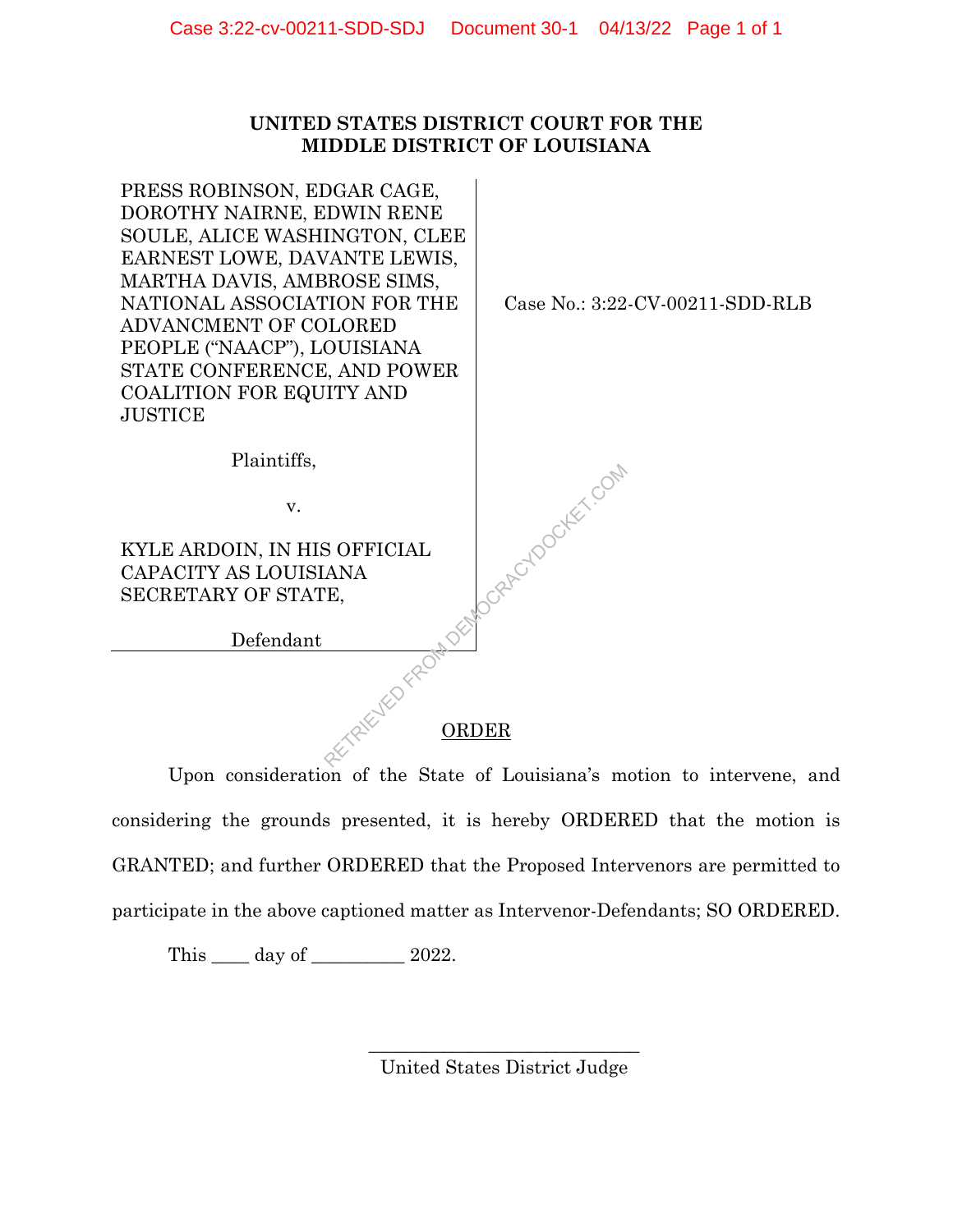### **UNITED STATES DISTRICT COURT FOR THE MIDDLE DISTRICT OF LOUISIANA**

PRESS ROBINSON, EDGAR CAGE, DOROTHY NAIRNE, EDWIN RENE SOULE, ALICE WASHINGTON, CLEE EARNEST LOWE, DAVANTE LEWIS, MARTHA DAVIS, AMBROSE SIMS, NATIONAL ASSOCIATION FOR THE ADVANCMENT OF COLORED PEOPLE ("NAACP"), LOUISIANA STATE CONFERENCE, AND POWER COALITION FOR EQUITY AND JUSTICE

Case No.: 3:22-CV-0211-SDD-RLB

Plaintiffs,

v.

KYLE ARDOIN, IN HIS OFFICIAL CAPACITY AS LOUISIANA SECRETARY OF STATE,

Defendant

### **ANSWER AND DEFENSES BY DEFENDANT/INTERVENOR STATE OF LOUISIANA, THROUGH JEFF LANDRY IN HIS OFFICIAL CAPACITY AS LOUISIANA ATTORNEY GENERAL**

LGRACYDOCKET.COM

NOW INTO COURT, through undersigned counsel, comes Defendant/Intervenor, the State of Louisiana ("State"), through Jeff Landry, in his official capacity as Louisiana Attorney General ("Attorney General"), who responds to the Complaint by denying each and every paragraph thereof except as expressly admitted herein and further answers and pleads defenses as follows:

### **AFFIRMATIVE DEFENSES**

### **First Defense - Lack of Subject Matter Jurisdiction**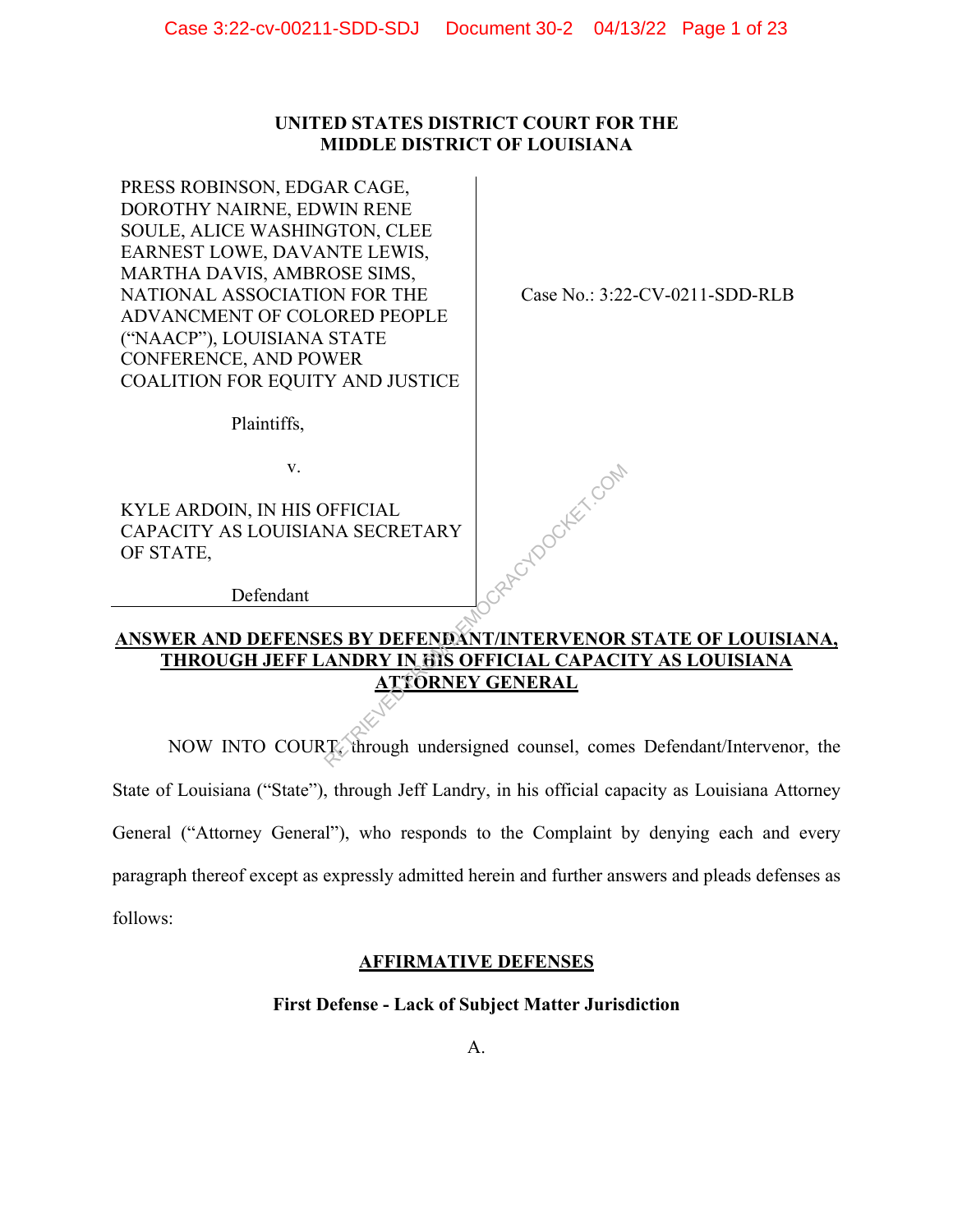#### Case 3:22-cv-00211-SDD-SDJ Document 30-2 04/13/22 Page 2 of 23

The case raises a political question reserved to the Congress of the United States pursuant to the Elections Clause (Article I, Section 4, Cl. 1) of the U.S. Constitution so that this Court lacks jurisdiction over the subject matter of the claim to the extent the case seeks to alter an act of the Louisiana Legislature relating to the time, place and manner of holding elections for U.S. Representatives.

#### B.

These claims are not justiciable claims capable of resolution by the federal courts to the extent they assert or involve partisan gerrymandering that is traditionally and historically beyond the reach of the courts as political questions.

### **Second Defense - Failure to State a Claim Upon Which Relief Can Be Granted**

Some or all of the plaintiffs fail to state a claim upon which relief can be granted.

### **Third Defense – Failure to Join a Required Party**

Plaintiffs failed to join parties required under Fed. R. Civ. P. 19(a) who have an interest relating to the subject of the action and are so situated that disposing of the action in their absence may as a practical matter impair or impede their ability to protect their interests. Initial questions.<br>
Defense - Failure to State a Claim Upo.<br>
Relief Can Be Granted<br>
aintiffs fail to state a claim upon which relies<br>
1 Defense – Failure to Join a Required<br>
in parties required under Fed. R. Civ. P<br>
action

The States reserves the right to raise other defenses.

AND NOW FURTHERING ANSWERING the particular allegations and averments of the Complaint, the State pleads as follows:

# **ANSWERS TO PLAINTIFFS' AMENDED COMPLAINT**

#### INTRODUCTION

1. The allegations in Paragraph 1 are denied in part and admitted in part. The demographics of the State of Louisiana speak for themselves. It is admitted that House Bill 1 was enacted into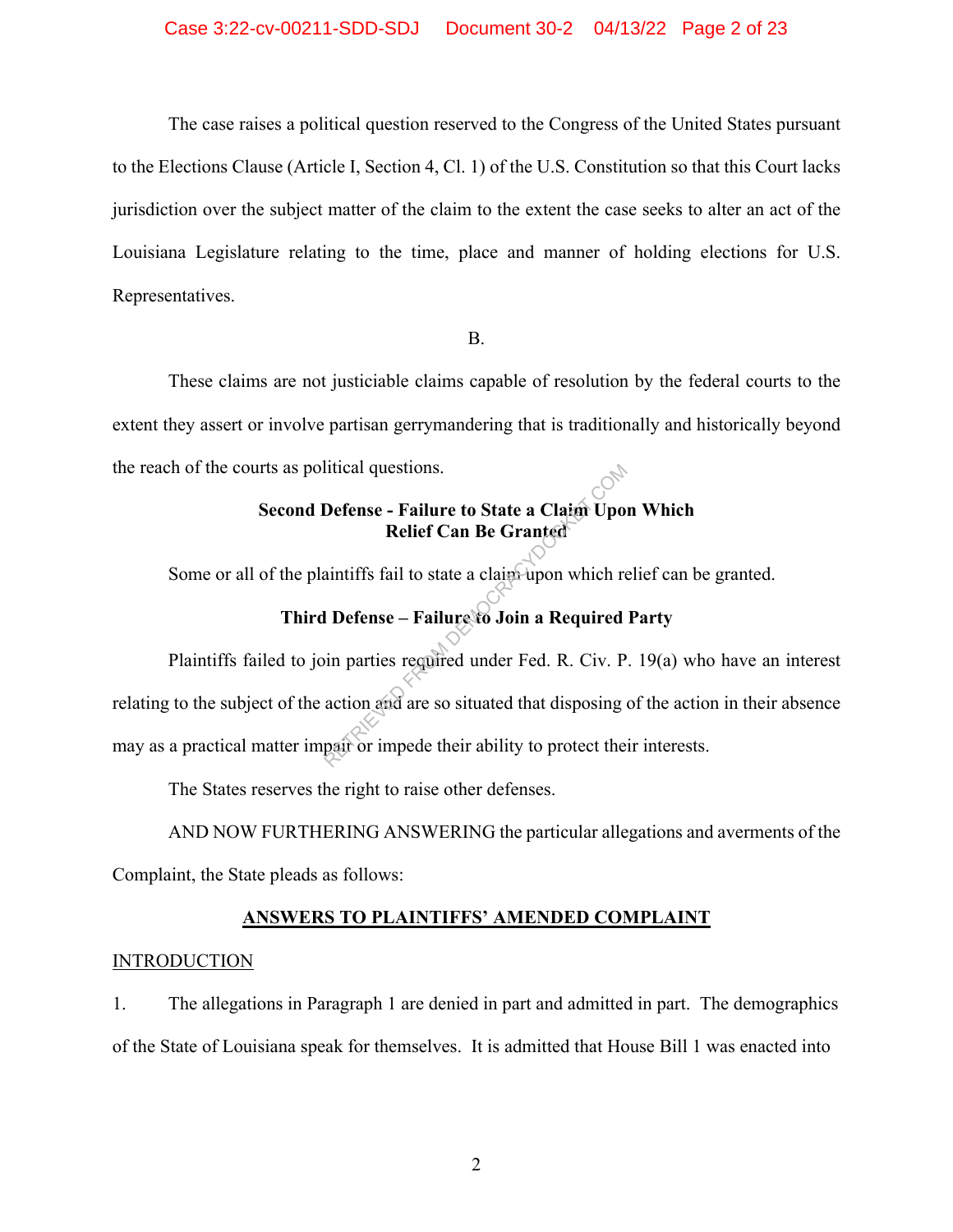#### Case 3:22-cv-00211-SDD-SDJ Document 30-2 04/13/22 Page 3 of 23

law after the Louisiana Legislature voted to override the veto of Governor John Bel Edwards, but deny that Senate Bill 5 was enacted into law. The remaining allegations are denied.

2. The allegations in Paragraph 2 essentially contain the prayer for relief and do not require an answer. To the extent a response is required, the allegations are denied.

3. The allegations in Paragraph 3 are denied. As the Supreme Court recently noted remote history is no longer germane to voting rights questions, and burdens imposed by the Voting Rights Act must be justified by current needs.

4. The allegations in Paragraph 4 are denied.

5. The allegations in Paragraph 5 are denied.

6. The allegations in Paragraph 6 are denied.

7. The allegations in Paragraph 7 are denied. As the Supreme Court recently noted remote history is no longer germane to voting rights questions, and burdens imposed by the Voting Rights Act must be justified by current needs. ragraph 5 are denied.<br>
aragraph 7 are denied. As the Supreme<br>
to voting rights questions, and burdens in<br>
rent needs.<br>
aragraph 8 are denied. As the Supreme<br>
to voting rights questions, and burdens in<br>
the reads

8. The allegations in Paragraph 8 are denied. As the Supreme Court recently noted remote history is no longer germane to voting rights questions, and burdens imposed by the Voting Rights Act must be justified by current needs.

9. The allegations in Paragraph 9 are conclusory requiring no response from the State but nonetheless denied as characterized by Plaintiffs.

10. The allegations in Paragraph 10 are denied as written. It is denied that the legislature failed to adopt a VRA compliant congressional map. Further, the legislative history and Governor John Bel Edwards' veto statement are the best evidence of their contents.

11. The allegations in Paragraph 11 are conclusory requiring no response from the State but nonetheless are denied as characterized by Plaintiffs.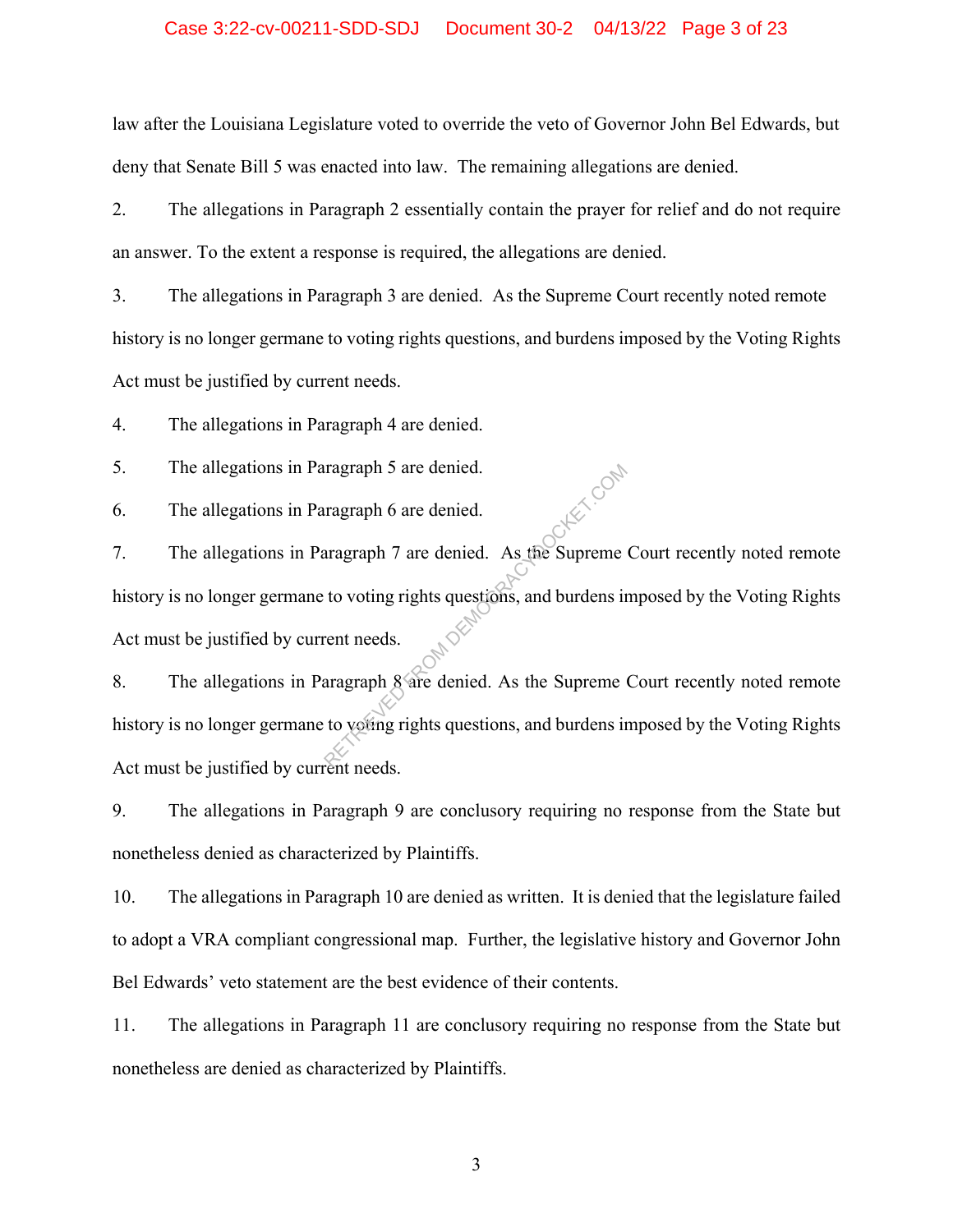#### JURISDICTION AND VENUE

12. Reserving the jurisdictional objections raised in its Affirmative Defenses, the State admits that the jurisdictional statutes cited in Paragraph 12 are the correct jurisdictional statutes for this claim, but the State avers that the claims asserted in the Complaint arise, in whole or in part, under the United States Constitution.

13. Reserving the jurisdictional objections raised in its Affirmative Defenses, the State admits that the jurisdictional statutes cited in Paragraph 13 are the correct jurisdictional statutes for this claim, but the State avers that the claims asserted in the Complaint arise, in whole or in part, under the United States Constitution and therefore impact whether this is the proper court to decide this matter.

14. To the extent the court has jurisdiction, the State admits that the venue statute cited in Paragraph 14 is the correct venue provision for this case.

#### PARTIES

15. The allegations in Paragraph 15 are denied for lack of information to justify a belief therein. on and therefore impact whether this is the<br>urt has jurisdiction, the State admits the<br>venue provision for this case.<br>ragraph 15 are denied for lack of information

16. The allegations in Paragraph 16 are denied for lack of information to justify a belief therein.

17. The allegations in Paragraph 17 are denied for lack of information to justify a belief therein.

18. The allegations in Paragraph 18 are denied for lack of information to justify a belief therein.

19. The allegations in Paragraph 19 are denied for lack of information to justify a belief therein.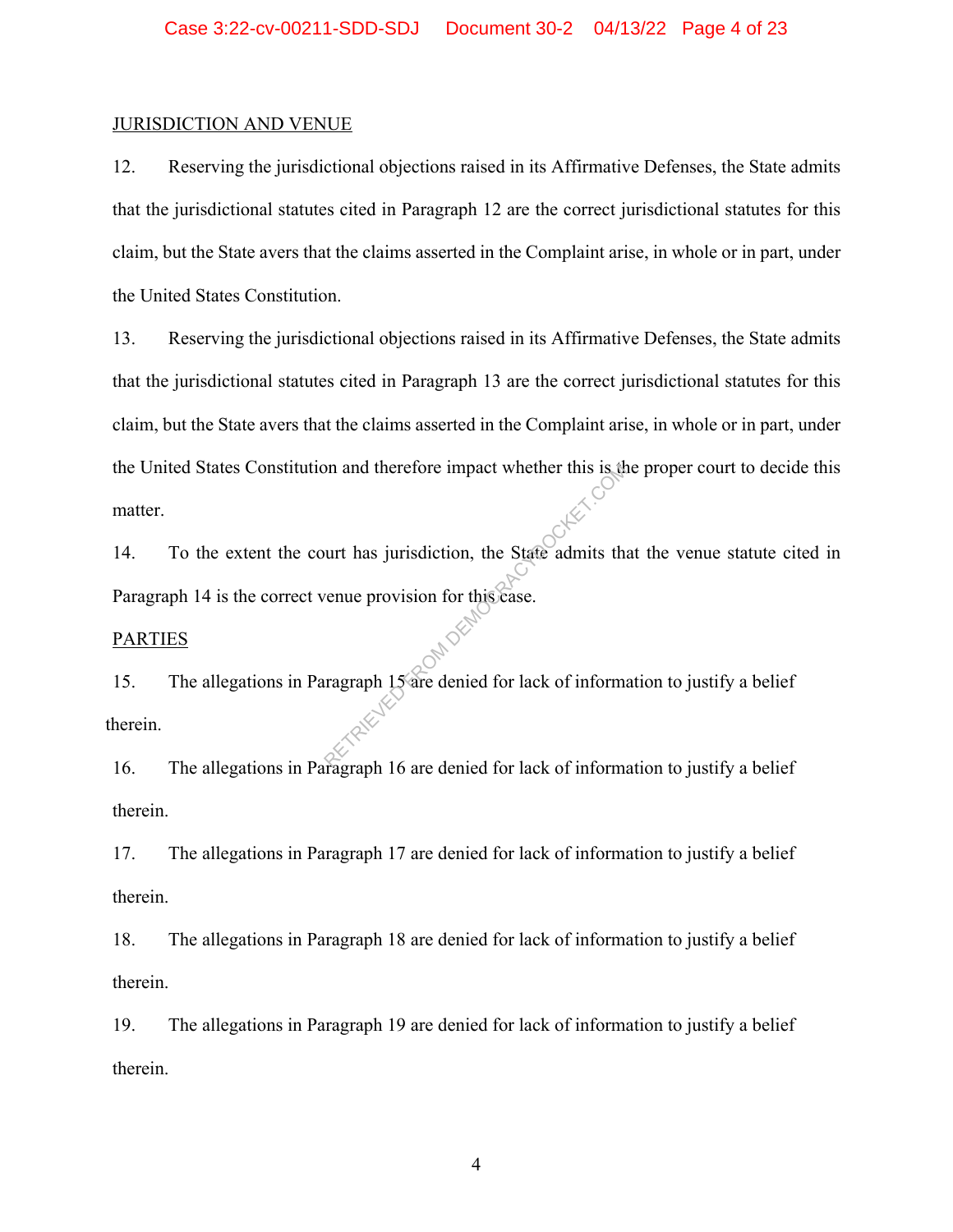#### Case 3:22-cv-00211-SDD-SDJ Document 30-2 04/13/22 Page 5 of 23

20. The allegations in Paragraph 20 are denied for lack of information to justify a belief therein.

21. The allegations in Paragraph 21 are denied for lack of information to justify a belief therein.

22. The allegations in Paragraph 22 are denied for lack of information to justify a belief therein.

23. The allegations in Paragraph 23 are denied for lack of information to justify a belief therein.

24. The allegations in Paragraph 24 are denied for lack of information to justify a belief therein.

25. The allegations in Paragraph 25 are denied for lack of information to justify a belief therein. ragraph 25 are denied for lack of information<br>are denied for lack of information<br>are denied for lack of information<br>are denied for lack of information<br>are denied for lack of information

26. The allegations in Paragraph 26 are denied for lack of information to justify a belief therein.

27. The allegations in Paragraph 27 are denied for lack of information to justify a belief therein.

28. The allegations in Paragraph 28 are denied for lack of information to justify a belief therein.

29. The allegations in Paragraph 29 are denied for lack of information to justify a belief therein.

30. The allegations in Paragraph 30 are admitted that R. Kyle Ardoin is the Louisiana Secretary of State designated as chief election officer of the state by the Louisiana constitution and statutes.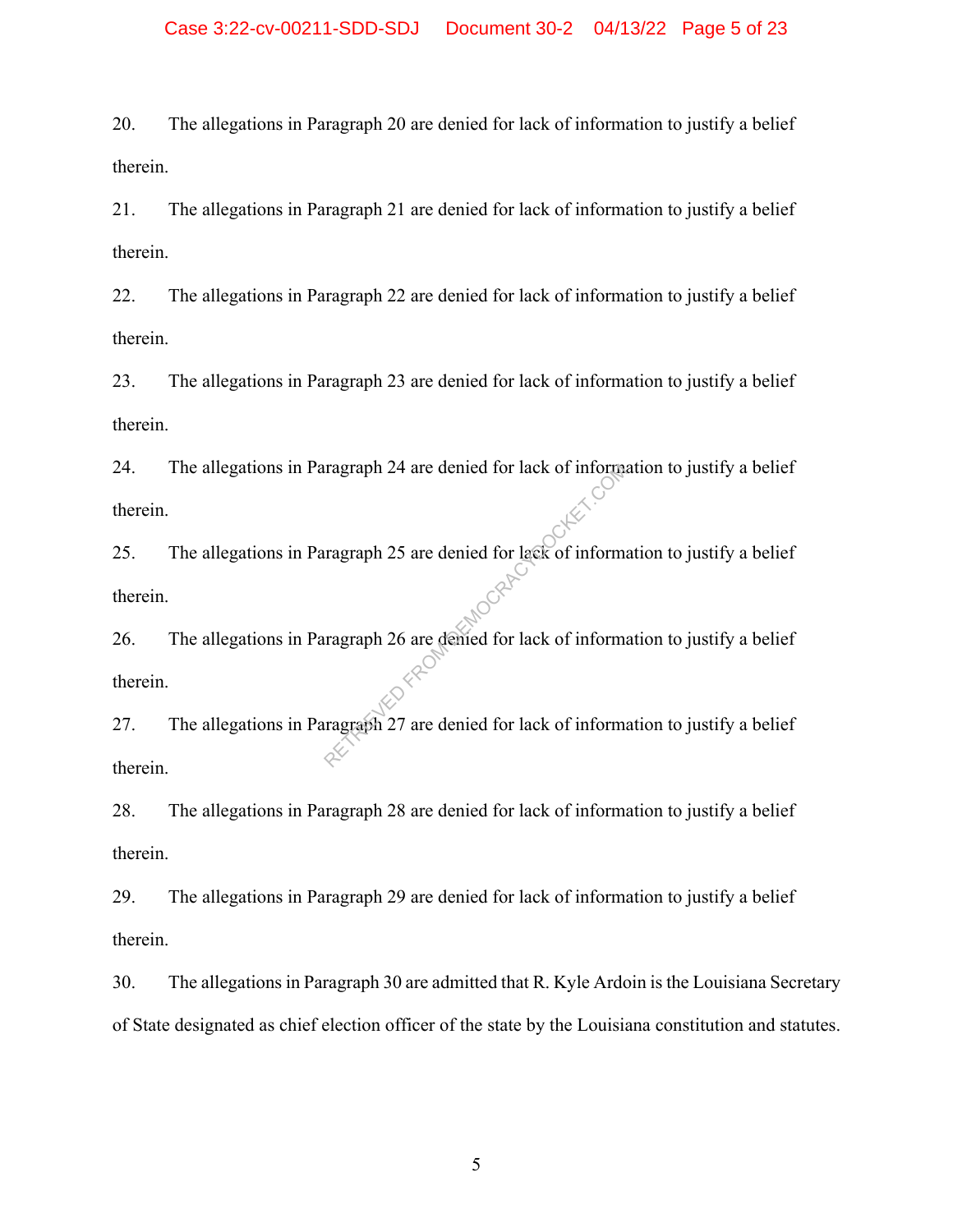#### Case 3:22-cv-00211-SDD-SDJ Document 30-2 04/13/22 Page 6 of 23

Otherwise, Paragraph 30 contains conclusions that require no response but are denied out of an abundance of caution.

#### LEGAL BACKGROUND

31. The allegations in Paragraph 31 contain legal conclusions to which no response is required. The requirements of the Voting Rights Act are set out in statute and constitute the best evidence of its terms, and the excerpts set out in Paragraph 31 do not constitute a complete statement of the terms and meaning of the statute and are thus denied.

32. The allegations of Paragraph 32 are denied to the extent a response to the conclusory statement of law and its application contained therein requires a response.

33. The allegations of Paragraph 33 are denied to the extent a response to the conclusory statement of law and its application contained therein requires a response.

34. The allegations of Paragraph 34 are denied to the extent a response to the conclusory statement of law and its application contained therein requires a response. Paragraph 33 are denied to the extent a<br>lication contained therein requires a responsant<br>alication contained therein requires a responsant a<br>lication contained therein requires a responsant a<br>lication contained therein req

35. The allegations of Paragraph 35 are denied to the extent a response to the conclusory statement of law and its application contained therein requires a response.

36. The allegations of Paragraph 36 are denied to the extent a response to the conclusory statement of law and its application contained therein requires a response.

37. The allegations of Paragraph 37 are denied to the extent a response to the conclusory statement of law and its application contained therein requires a response.

38. The allegations of Paragraph 38 are denied to the extent a response to the conclusory statement of law and its application contained therein requires a response.

#### FACTUAL BACKGROUND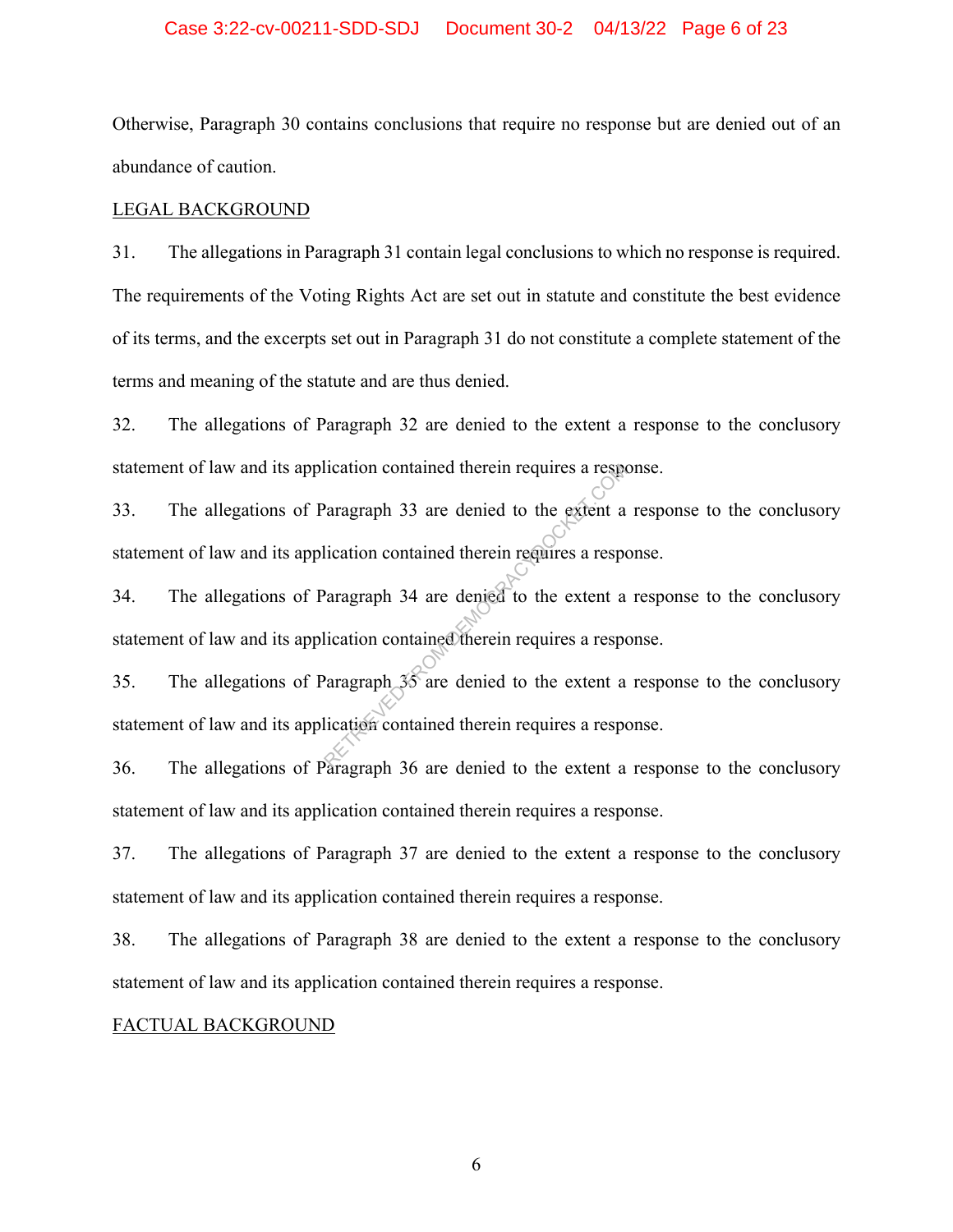#### Case 3:22-cv-00211-SDD-SDJ Document 30-2 04/13/22 Page 7 of 23

39. In response to the allegations of Paragraph 39, the best evidence of census data is the official results of the census by the United States Census Bureau. The characterization of that information in Paragraph 39 is denied as characterized. The Census data speaks for itself.

40. The allegations in Paragraph 40 contain legal conclusions to which no response is required.

41. The allegations in Paragraph 41 are admitted.

42. In response to the allegations of Paragraph 42, the best evidence of census data is the official results of the census by the United States Census Bureau; therefore, the characterization of that information in Paragraph 42 is denied. The Census data speaks for itself.

43. The allegations in Paragraph 43 are admitted.

44. The allegations in Paragraph 44 contain legal conclusions to which no response is required. To the extent a response is required, the State admits that the allegations purport to describe the requirements of Joint Rule 21, which speaks for itself.

45. The allegations in the first sentence of Paragraph 45 are denied. The remaining allegations in Paragraph 45 purport to characterize submissions to the House and Senate Governmental Affairs Committees, which speak for themselves. The allegations in Paragraph 45 are denied for lack of information to justify a belief therein. Tragraph 43 are admitted.<br>
Tragraph 44 contain legal conclusions to w<br>
Tragraph 44 contain legal conclusions to w<br>
Tragraph 45 are denied<br>
It which speaks for itself.<br>
The first sentence of Paragraph 45 are denied<br>
Tragrap

46. The allegations in Paragraph 46 are denied for lack of information to justify a belief therein. 47. The allegations in the first two sentences of Paragraph 47 are admitted. The remaining allegations are denied for lack of information to justify a belief therein.

48. The allegations in Paragraph 48 are denied for lack of information to justify a belief therein. The allegations purport to quote from and characterize public comment offered during public meetings, which speak for themselves.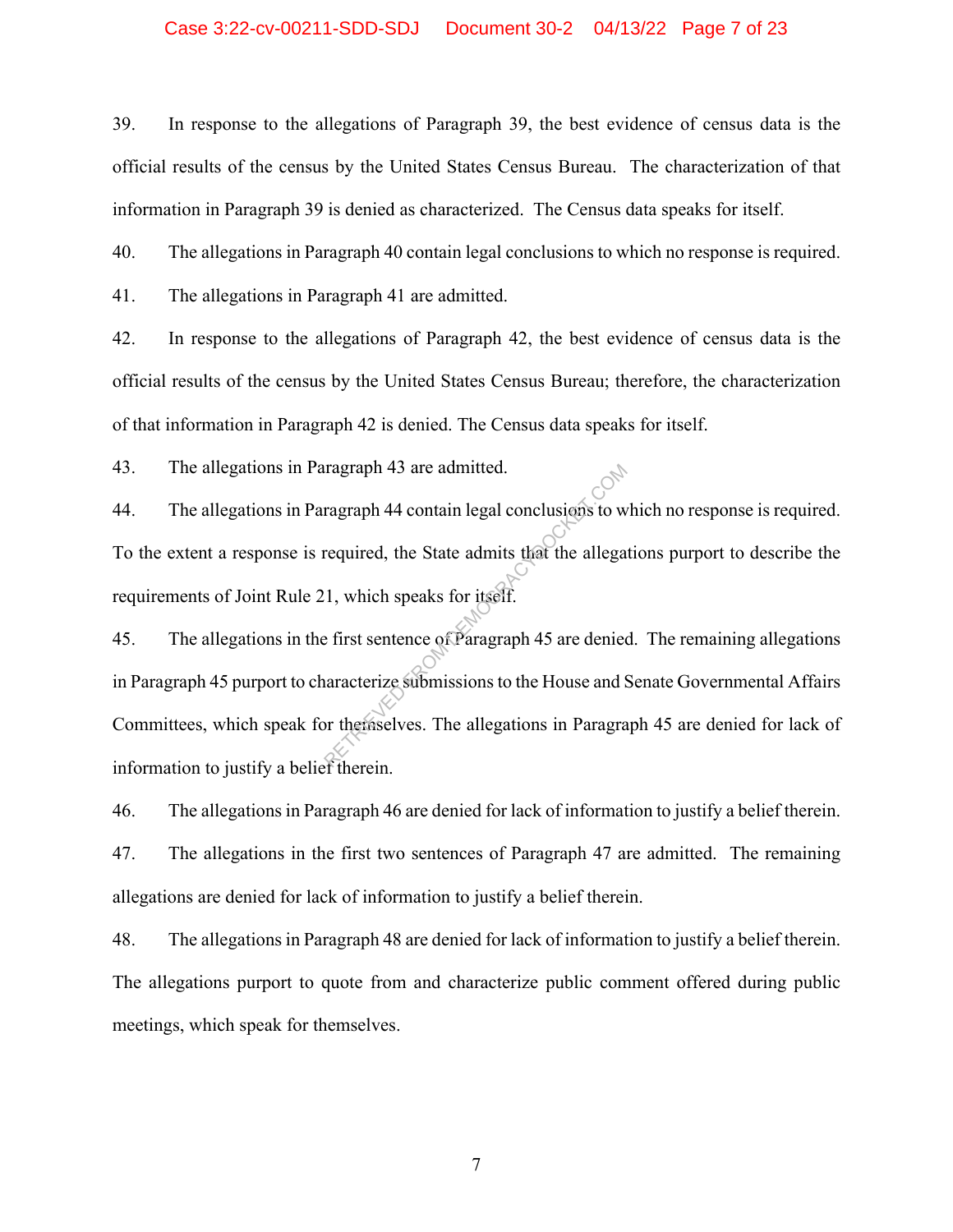#### Case 3:22-cv-00211-SDD-SDJ Document 30-2 04/13/22 Page 8 of 23

49. The allegations in Paragraph 49 are denied for lack of information to justify a belief therein. The allegations purport to quote from and characterize public comment offered during public meetings, which speak for themselves.

50. The allegations in Paragraph 50 are denied for lack of information to justify a belief therein. The allegations purport to quote from and characterize public comment offered during public meetings, which speak for themselves.

51. The allegations in Paragraph 51 are denied for lack of information to justify a belief therein. The allegations purport to quote from and characterize public comment offered to the legislature, which speak for themselves.

52. The allegations in Paragraph 52 are denied for lack of information to justify a belief therein. The allegations purport to quote from and characterize public comment offered during public meetings, which speak for themselves. ragraph 52 are denied for lack of informat<br>quote from and characterize public com<br>ragraph 53 are denied for lack of informat<br>quote from and characterize public com<br>emselves.

53. The allegations in Paragraph 53 are denied for lack of information to justify a belief therein. The allegations purport to quote from and characterize public comment offered during public meetings, which speak for themselves.

54. The allegations in Paragraph 54 are denied for lack of information to justify a belief therein. The allegations purport to quote from and characterize public comment offered during public meetings, which speak for themselves.

55. The allegations in Paragraph 55 are denied for lack of information to justify a belief therein. The allegations purport to quote from and characterize public comment and submissions offered during public meetings, which speak for themselves.

56. The allegations in Paragraph 56 are denied for lack of information to justify a belief therein.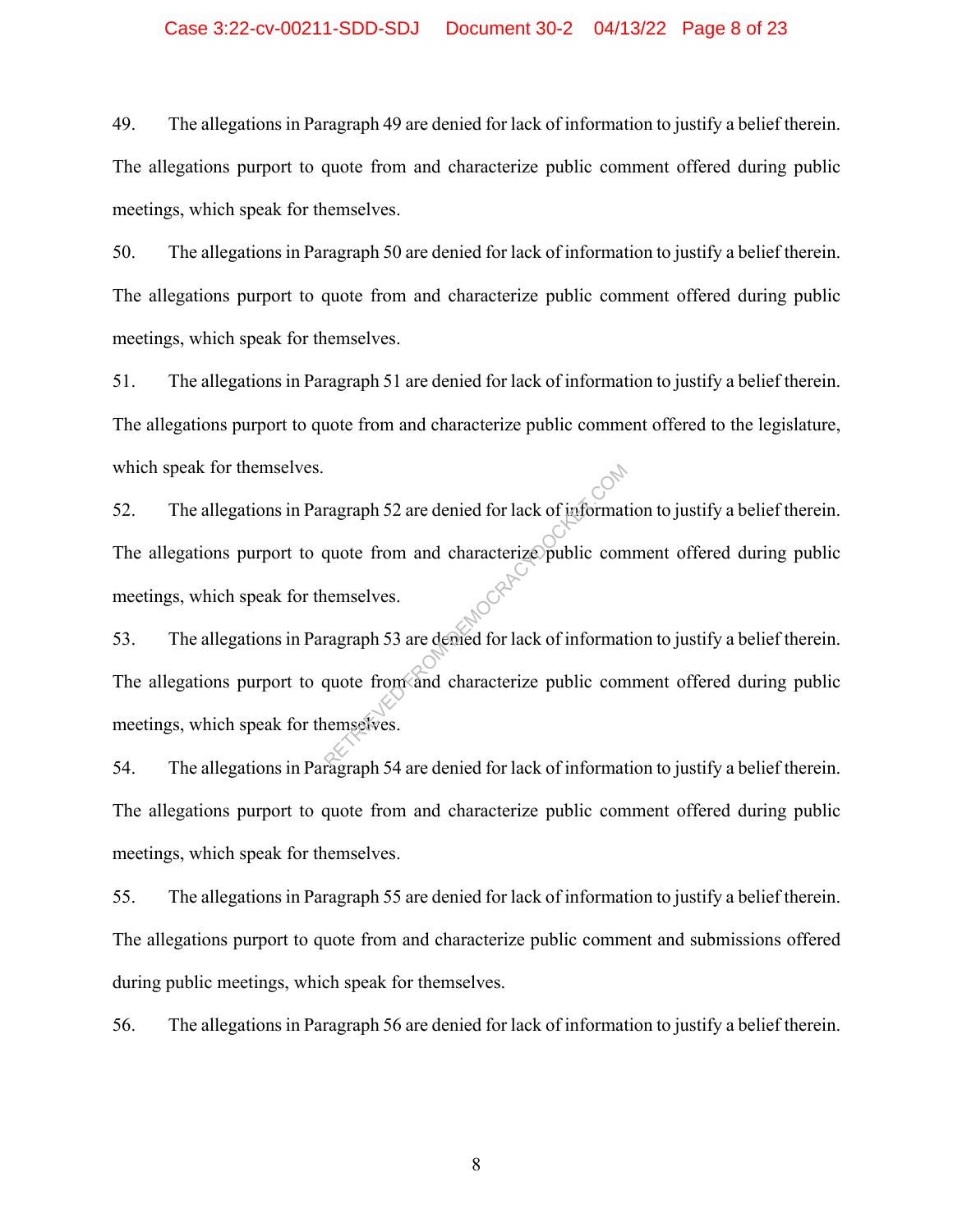#### Case 3:22-cv-00211-SDD-SDJ Document 30-2 04/13/22 Page 9 of 23

The allegations purport to quote from and characterize statements by Legislators, which speak for themselves.

57. The allegations in Paragraph 57 are denied for lack of information to justify a belief therein. The allegations purport to quote from and characterize statements by Legislators, which speak for themselves.

58. The first sentence of Paragraph 58 is admitted. The remaining allegations in Paragraph 58 are denied for lack of information to justify a belief therein.

59. The allegations in Paragraph 59 are admitted.

60. The allegations in Paragraph 60 are denied as written. It is admitted that during the 2022 First Extraordinary Session bills, and amendments to those bills, proposing congressional redistricting plans were offered, and that those bills speak for themselves.

61. The first sentence in Paragraph 61 is admitted. The remaining allegations in Paragraph 61 purport to quote from and characterize public testimony offered during the Committee on Senate and Governmental Affairs, which speak for themselves, thus, the remaining allegations in Paragraph 61 are denied. red, and that those bills speak for themse<br>Paragraph 61 is admitted. The remaining<br>Paragraph 61 is admitted. The remaining<br>haracterize public testimony offered duri<br>which speak for themselves, thus, the

62. The first sentence in Paragraph 62 is admitted. The remaining allegations in Paragraph 62 purport to quote from and characterize testimony offered during the Senate Committee on Senate and Governmental Affairs, which speaks for itself. The remaining allegations in Paragraph 62 are denied.

63. The allegations in Paragraph 63 purport to characterize testimony by Legislators during session, which speaks for itself. The remaining allegations in Paragraph 63 are denied.

64. The allegations in Paragraph 64 purport to characterize testimony by Legislators during session, which speaks for itself. The remaining allegations in Paragraph 64 are denied.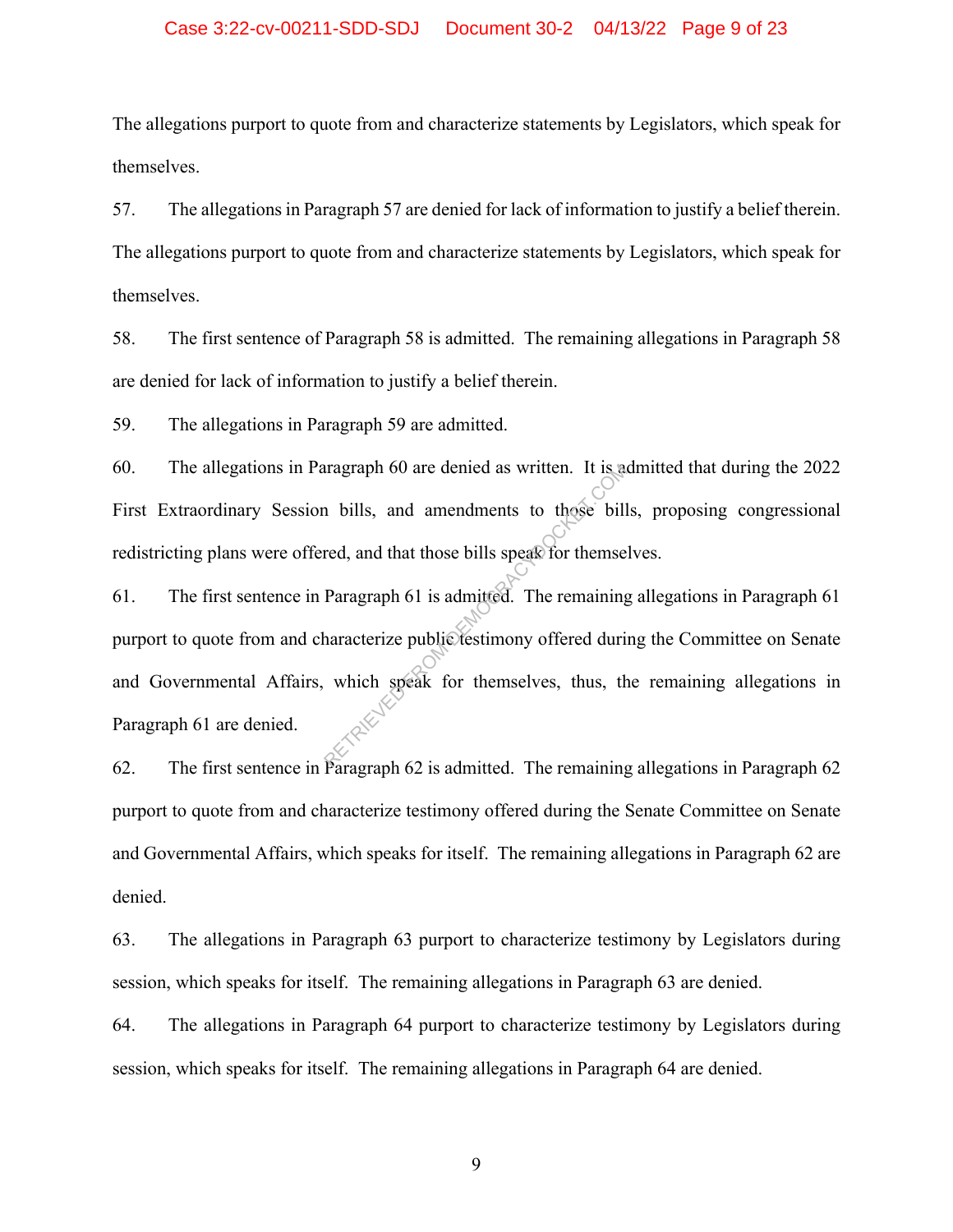#### Case 3:22-cv-00211-SDD-SDJ Document 30-2 04/13/22 Page 10 of 23

65. The allegations in Paragraph 65 purport to characterize testimony by Legislators during session, which speaks for itself. The remaining allegations in Paragraph 65 are denied.

66. The allegations in Paragraph 66 are denied for lack of information to justify a belief therein.

67. The first sentence of Paragraph 67 is admitted. The remaining allegations purport to set forth the legislative history. The bills proposing congressional redistricting plans speak for themselves, to the extent a response is required the allegations are denied as characterized.

68. The allegations in Paragraph 68 purport to characterize testimony by Legislators during session, which speaks for itself, to the extent a response is required the allegations are denied as characterized.

 69. The allegations in Paragraph 69 purport to characterize testimony by Legislators during session, which speaks for itself, to the extent a response is required the allegations are denied as characterized.

70. The first, fourth, fifth, and sixth sentences in Paragraph 70 of the Complaint are admitted. The remaining allegations purport to characterize an amendment offered by a legislator, which speaks for itself. The remaining allegations are denied for lack of information to justify a belief therein. aragraph 69 purport to characterize testi<br>self, to the extent a response is required<br>and sixth sentences in Paragraph 70 of<br>surport to characterize an amendment of<br>ning allegations are denied for lack of in

71. The allegations in Paragraph 71 are admitted.

72. The allegations in Paragraph 72 purport to characterize testimony by Legislators during session, and statements by other Legislative members, which speak for themselves. The remaining allegations in Paragraph 72 are denied as characterized.

73. The allegations in Paragraph 73 purport to characterize testimony by Legislators during session, and statements by other Legislative members, which speak for themselves. The remaining allegations in Paragraph 73 are denied as characterized.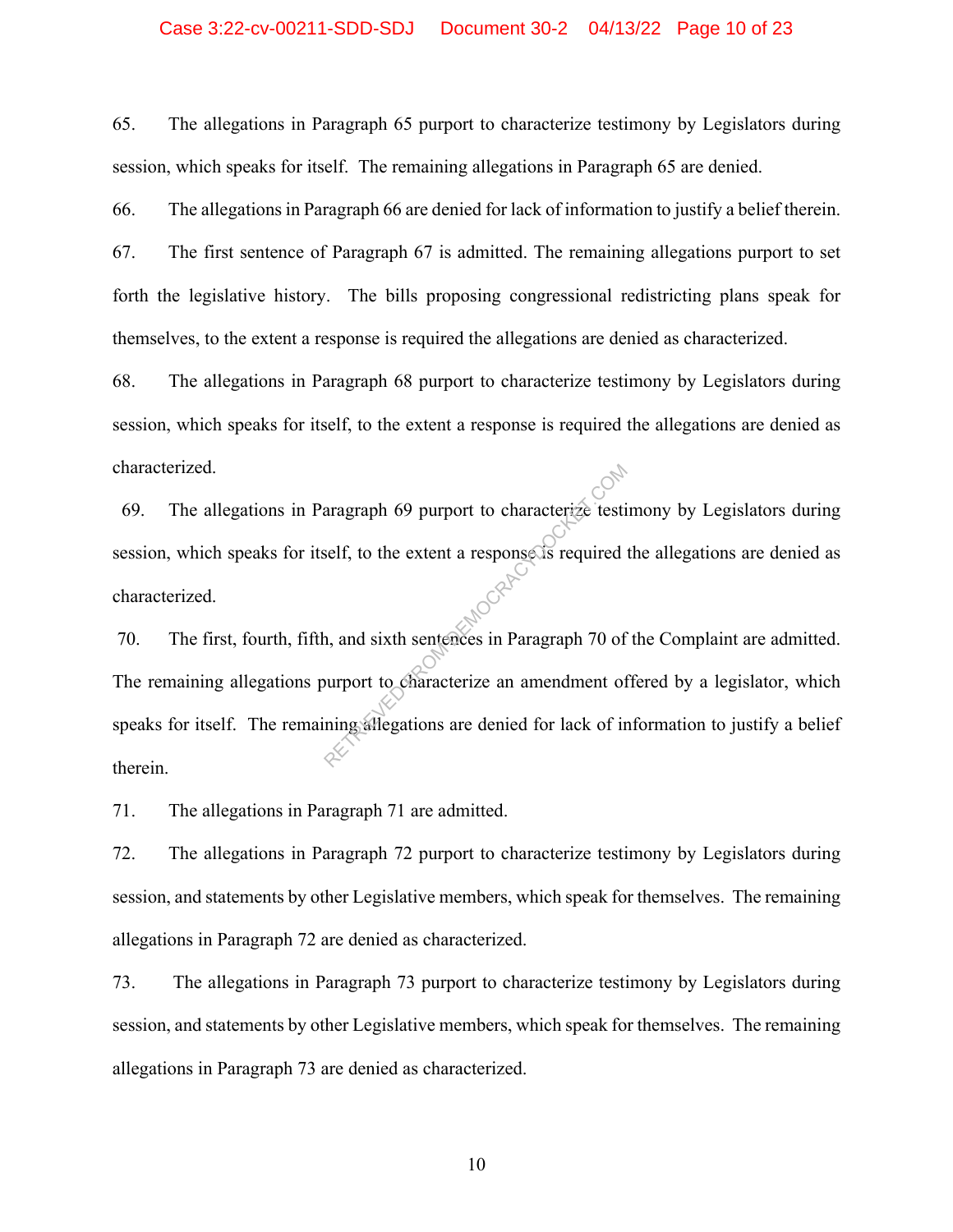#### Case 3:22-cv-00211-SDD-SDJ Document 30-2 04/13/22 Page 11 of 23

74. The allegations in Paragraph 74 purport to characterize testimony by Legislators during session, and statements by other Legislative members, which speak for themselves. The remaining allegations in Paragraph 74 are denied for lack of information to justify a belief therein.

75. The allegations in Paragraph 75 are admitted that the House Committee on House and Governmental Affairs voted to report House Bill 1 favorably by a vote of 13 to 5, the remaining allegations are denied as characterized.

76. The allegations in Paragraph 76 are admitted in so far as House Bills 4, 7, 8, and 9, which speak for themselves, were heard by the House Committee on House and Governmental Affairs on February 10, 2022, and that the remaining bills were not reported favorably by the Committee. The remaining allegations in Paragraph 76 are denied.

77. The allegations in Paragraph 77 purport to characterize testimony by Legislators during session, and questions by other Legislative members, which speak for themselves. The remaining allegations in Paragraph 77 are denied. The Paragraph 76 are denied.<br>
The aragraph 77 purport to characterize testing aragraph 77 purport to characterize testing are Legislative members, which speak for are denied.<br>
The aragraph 78 are admitted to the extent to

78. The allegations in Paragraph 78 are admitted to the extent that House Bill 1 passed the House on February 10, 2022, by a vote of 70 to 33, and that the House voted not to adopt the amendments by Representative Marcelle and Gaines by margins of 30 to 71 and 33 to 70, respectively. The remaining allegations in Paragraph 78 purport to characterize those amendments and statements made by various legislators, which speak for themselves. The remaining allegations in Paragraph 78 are denied.

79. The allegations in Paragraph 79 are admitted that Representative Ivey introduced a bill. However, the remaining allegations are denied for lack of information as this paragraph does not identify the specific bill that Representative Ivey introduced.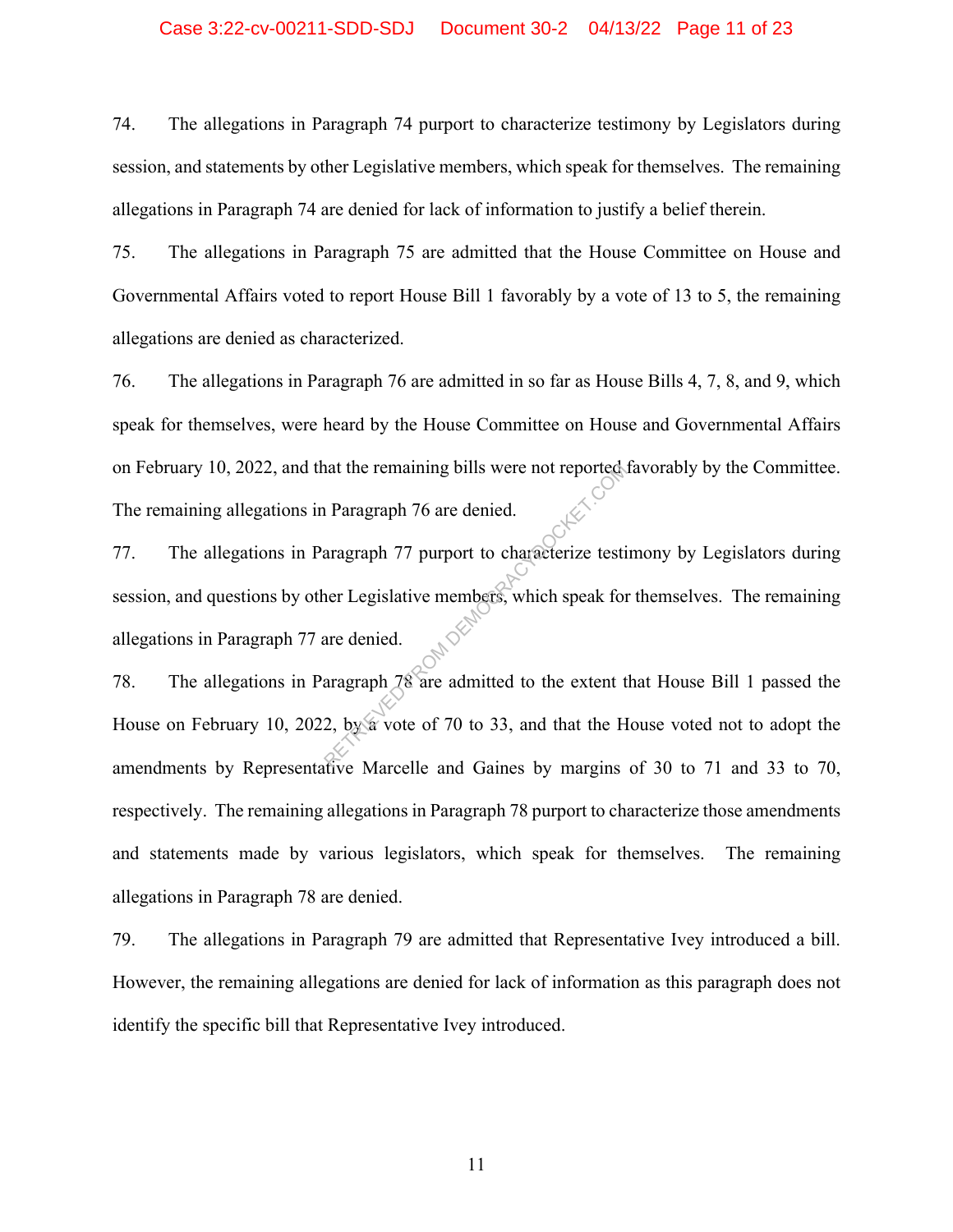#### Case 3:22-cv-00211-SDD-SDJ Document 30-2 04/13/22 Page 12 of 23

80. The allegations in Paragraph 80 are admitted that the House Committee on House and Governmental Affairs reported Senate Bill 5 favorably on February 15, 2022 and that the Committee did not adopt Amendment 116 offered by Representative Duplessis by a vote of 5-9. Other allegations in Paragraph 80 purport to characterize testimony by Legislators during session, and questions and statements by other Legislative members, which speak for themselves. The remaining allegations in Paragraph 80 are denied.

81. The allegations in Paragraph 81 are admitted that Senate Bill 5 was reported favorably by the Senate Committee on Senate and Governmental Affairs on February 15, 2022 by a vote of 6 to 2, and that the Committee did not adopt Amendment 153 offered by Senator Price, which speaks for itself. Other allegations in Paragraph 81 purport to characterize testimony by Legislators during session, and statements by other Legislative members, which speak for themselves. The remaining allegations in Paragraph 81 are denied. did not adopt Amendment 153 offered by<br>
s in Paragraph 81 purport to characteri:<br>
mts by other Legislative members, which<br>
agraph 81 are denied<br>
aragraph 82 are admitted that the Legisla<br>
The remaining allegations are deni

82. The allegations in Paragraph 82 are admitted that the Legislature passed both H.B. 1 and S.B. 5 on February 18, 2022. The remaining allegations are denied for lack of knowledge sufficient to form a belief as to the accuracy of the depiction of the congressional plan depicted in the map adjacent to paragraph 82 of the Complaint.

83. The allegations in Paragraph 83 are admitted that the Senate passed House Bill 1, as amended, by a vote of 27 to 10, and concurred in the House's amendments to Senate Bill 5 by a vote of 26 to 9. The allegations are admitted that the House passed Senate Bill 5 as amended, by a vote of 64 to 31, and concurred in the Senate's amendments to House Bill 1 by a vote of 62 to 8. It is admitted that House Bill 1 was sent to Governor Edwards on February 21, 2022. The remaining allegations are denied.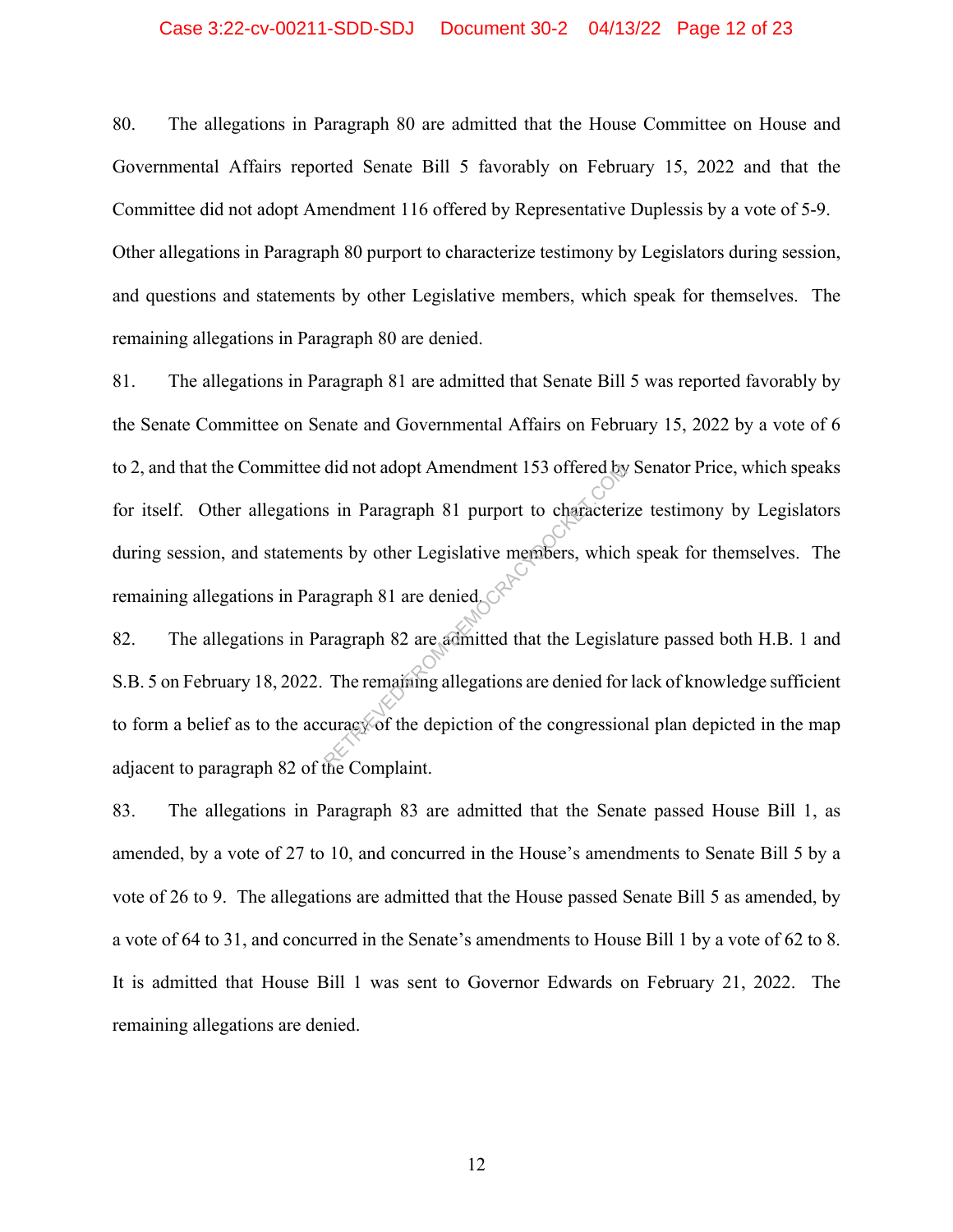#### Case 3:22-cv-00211-SDD-SDJ Document 30-2 04/13/22 Page 13 of 23

84. The allegations in Paragraph 84 are admitted that Governor Edwards vetoed both house Bill 1 and Senate Bill 5. The remaining allegations in Paragraph 84 purport to quote from and characterize statements by the Governor, the veto statement speaks for itself. The remaining allegations in Paragraph 84 are denied as characterized by Plaintiffs.

85. The allegations in Paragraph 85 are admitted.

86. The allegations in Paragraph 86 are denied, except to admit that the Legislature voted to override the Governor's veto of House Bill 1.

Denied that the Thornburg v. Gingles Preconditions are satisfied.

87. The allegations in Paragraph 87 are denied.

88. The allegations in Paragraph 87 are denied.

89. The allegations in Paragraph 89 are denied, except to admit that Senator Fields introduced an amendment to Senate Bill 5. That amendment speaks for itself. ragraph 87 are denied.<br>
ragraph 89 are denied, except to admit th<br>
15. That amendment speaks for itself.<br>
ragraph 90 are denied for lack of informat<br>
ragraph 91 are denied for lack of informat<br>
ragraph 92 are denied for la

90. The allegations in Paragraph 90 are denied for lack of information to justify a belief therein.

91. The allegations in Paragraph 91 are denied for lack of information to justify a belief therein.

92. The allegations in Paragraph 92 are denied for lack of information to justify a belief therein. 93. The allegations in Paragraph 93 are denied, except to admit that multiple map proposals purporting to draw two majority-Black districts were submitted to the Legislature. The remaining allegations in Paragraph 93 are denied for lack of information to justify a belief therein.

94. The allegations in Paragraph 94 are denied for lack of information to justify a belief therein.

95. The allegations in Paragraph 95 are denied for lack of information to justify a belief therein.

96. The allegations in Paragraph 96 are denied for lack of information to justify a belief therein.

97. The allegations in Paragraph 97 are denied for lack of information to justify a belief therein.

98. The allegations in Paragraph 98 are denied for lack of information to justify a belief therein.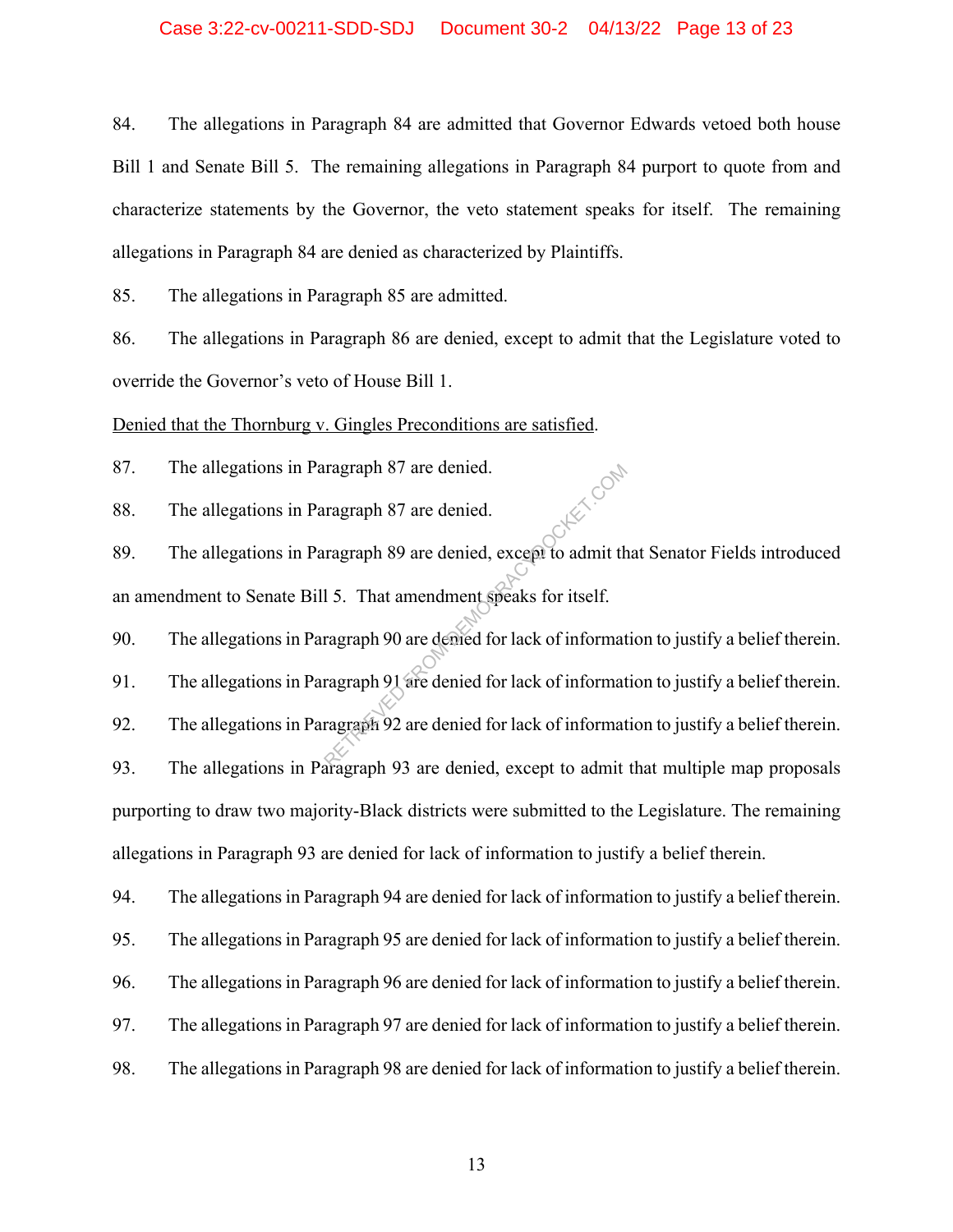#### Case 3:22-cv-00211-SDD-SDJ Document 30-2 04/13/22 Page 14 of 23

99. The allegations in Paragraph 99 are denied for lack of information to justify a belief therein.

100. The allegations in Paragraph 100 are denied for lack of information to justify a belief therein.

101. The allegations in Paragraph 101 are denied. As the Supreme Court recently noted remote history is no longer germane to voting rights questions, and burdens imposed by the Voting Rights Act must be justified by current needs.

102. The allegations in Paragraph 102 are denied for lack of information to justify a belief therein. As the Supreme Court recently noted remote history is no longer germane to voting rights questions, and burdens imposed by the Voting Rights Act must be justified by current needs.

103. The allegations in Paragraph 103 are denied for lack of information to justify a belief therein. As the Supreme Court recently noted remote history is no longer germane to voting rights questions, and burdens imposed by the Voting Rights Act must be justified by current needs.

104. The allegations in Paragraph 104 are denied for lack of information to justify a belief therein. As the Supreme Court recently noted remote history is no longer germane to voting rights questions, and burdens imposed by the Voting Rights Act must be justified by current needs. Seed by the Voting Rights Act must be a<br>
exargraph 103 are denied for lack of intervals and the Voting Rights Act must be just<br>
seed by the Voting Rights Act must be just<br>
arragraph 104 are denied for lack of intervals and

105. The allegations in Paragraph 105 are denied for lack of information to justify a belief therein. As the Supreme Court recently noted remote history is no longer germane to voting rights questions, and burdens imposed by the Voting Rights Act must be justified by current needs.

106. The allegations in Paragraph 106 are denied for lack of information to justify a belief therein. As the Supreme Court recently noted remote history is no longer germane to voting rights questions, and burdens imposed by the Voting Rights Act must be justified by current needs.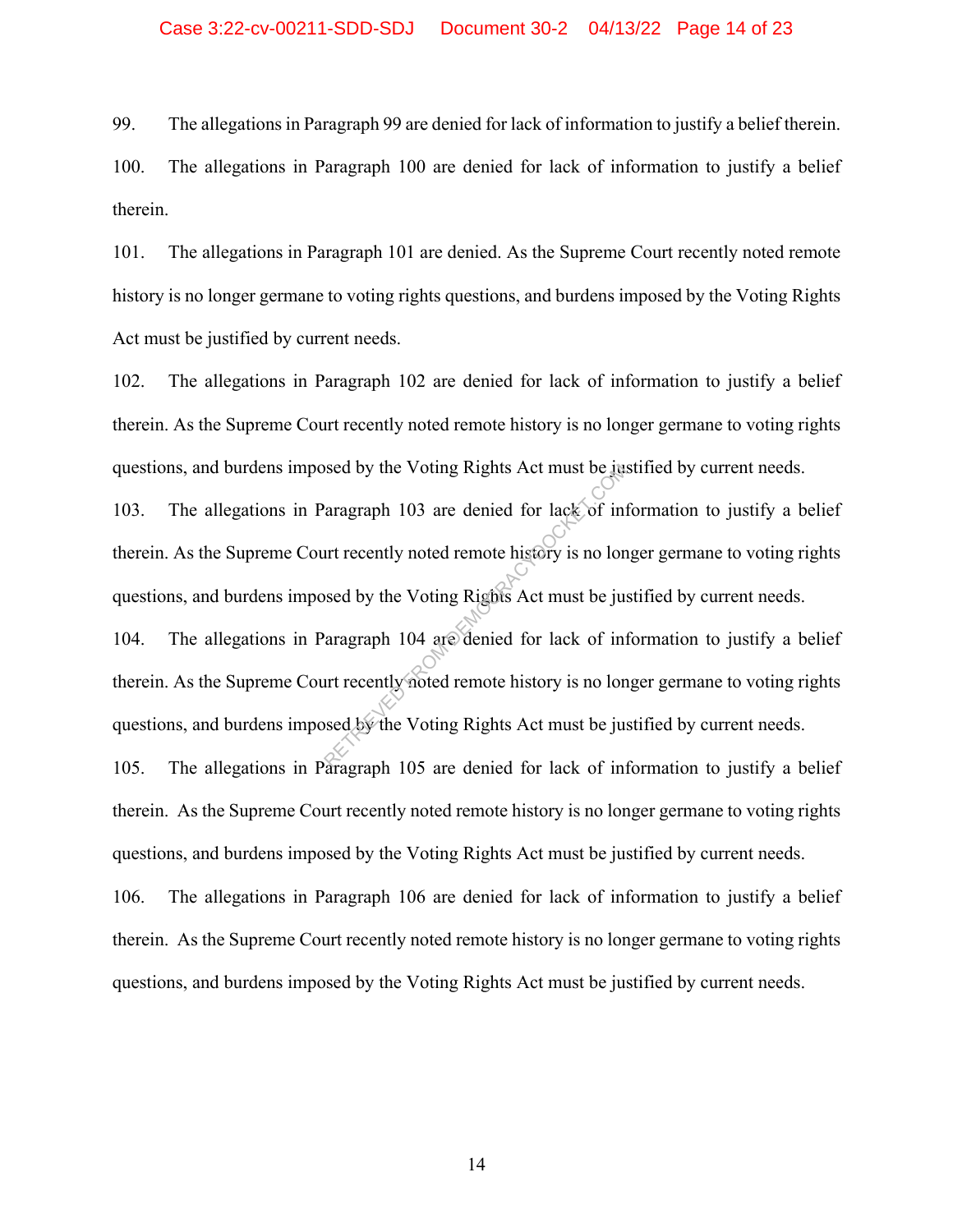#### Case 3:22-cv-00211-SDD-SDJ Document 30-2 04/13/22 Page 15 of 23

107. The allegations in Paragraph 107 are denied for lack of information to justify a belief therein. As the Supreme Court recently noted remote history is no longer germane to voting rights questions, and burdens imposed by the Voting Rights Act must be justified by current needs.

108. The allegations in Paragraph 108 are admitted to the extent that Congress passed the Voting Rights Act in 1965 and that Louisiana was a covered jurisdiction under Section 4(b), the remaining allegations in Paragraph 108 are denied for lack of information to justify a belief therein. As the Supreme Court recently noted remote history is no longer germane to voting rights questions, and burdens imposed by the Voting Rights Act must be justified by current needs.

109. The allegations in Paragraph 109 are denied. As the Supreme Court recently noted remote history is no longer germane to voting rights questions, and burdens imposed by the Voting Rights Act must be justified by current needs.

110. The allegations in Paragraph 110 are denied for lack of information to justify a belief therein. Preclearance can be denied under Section 5 or liability found under Section 2 without a finding of intentional "efforts . . . to dilute, limit, or otherwise adversely impact minority voting access and strength." As the Supreme Court recently noted remote history is no longer germane to voting rights questions, and burdens imposed by the Voting Rights Act must be justified by current needs. ragraph 109 are denied. As the Supreme<br>to voting rights questions, and burdens in<br>rent needs.<br>aragraph 110 are denied for lack of intervals are denied under Section 5 or liability four<br>ts ... to diffuse, limit, or otherwis

111. The allegations in Paragraph 111 are denied for lack of information to justify a belief therein.

112. The allegations in Paragraph 112 are legal conclusions which do not require a response, to the extent a response is required the allegations in Paragraph 112 are denied.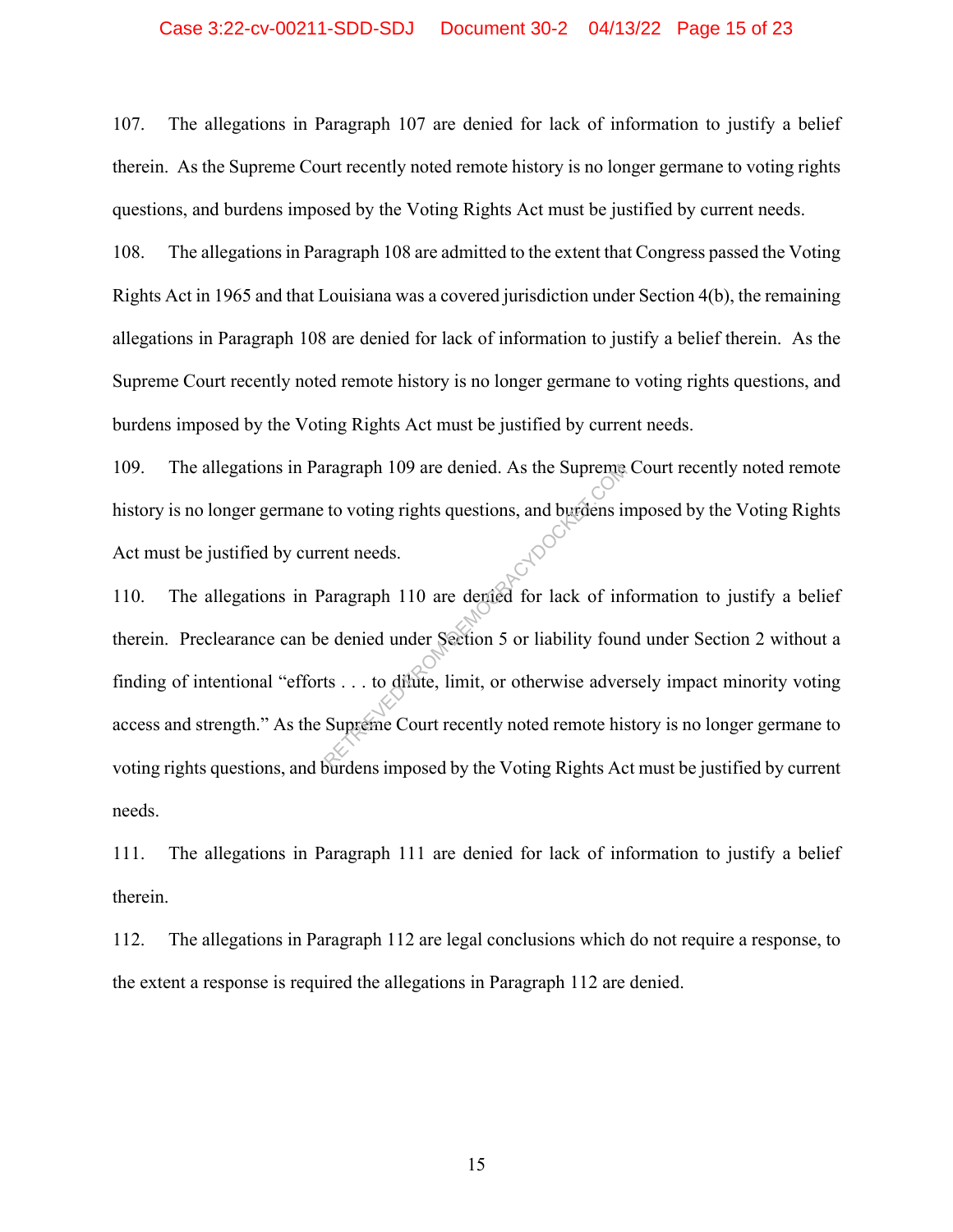#### Case 3:22-cv-00211-SDD-SDJ Document 30-2 04/13/22 Page 16 of 23

113. The allegations in Paragraph 113 are admitted that the U.S. Department of Justice objected to the redistricting plan proposed by the Legislature in 1981, and that the plan did not become effective after the objection. The remaining allegations in Paragraph 113 are denied.

114. The allegations in Paragraph 114 are denied as written. Any objection by the U.S. Department of Justice speaks for itself.

115. The allegations in Paragraph 115 are denied was written. As the Supreme Court recently noted remote history is no longer germane to voting rights questions, and burdens imposed by the Voting Rights Act must be justified by current needs.

116. The allegations in Paragraph 116 are denied. The allegations purport to characterize other legal proceedings, which speak for themselves. The fact that a lawsuit was filed is irrelevant, there was no finding of liability on behalf of the state.

117. The allegations in Paragraph 117 are denied as written, except to admit that the State moved to dissolve the consent decree in Chisom. As the Supreme Court recently noted remote history is no longer germane to voting rights questions, and burdens imposed by the Voting Rights Act must be justified by current needs. Further, the allegations purport to characterize other legal proceedings, which speak for themselves. ragraph 116 are denied. The allegations<br>ak for themselves. The fact that a lawsui<br>n behalf of the state.<br>ragraph 117 are denied as written, except<br>ee in Chisom. As the Supreme Court rece<br>rights questions, and burdens impos

118. The allegations in Paragraph 118 purport to characterize other legal proceedings, which speak for themselves. The allegations in Paragraph 118 are denied to the extent inconsistent with the holdings of the cases cited therein.

119. The allegations in Paragraph 119, the first sentence, purport to characterize a plan adopted by the Legislature in 2001, which speaks for itself. The remaining allegations purport to characterize other legal proceedings, which speak for themselves. These allegations are denied for lack of information to justify a belief therein.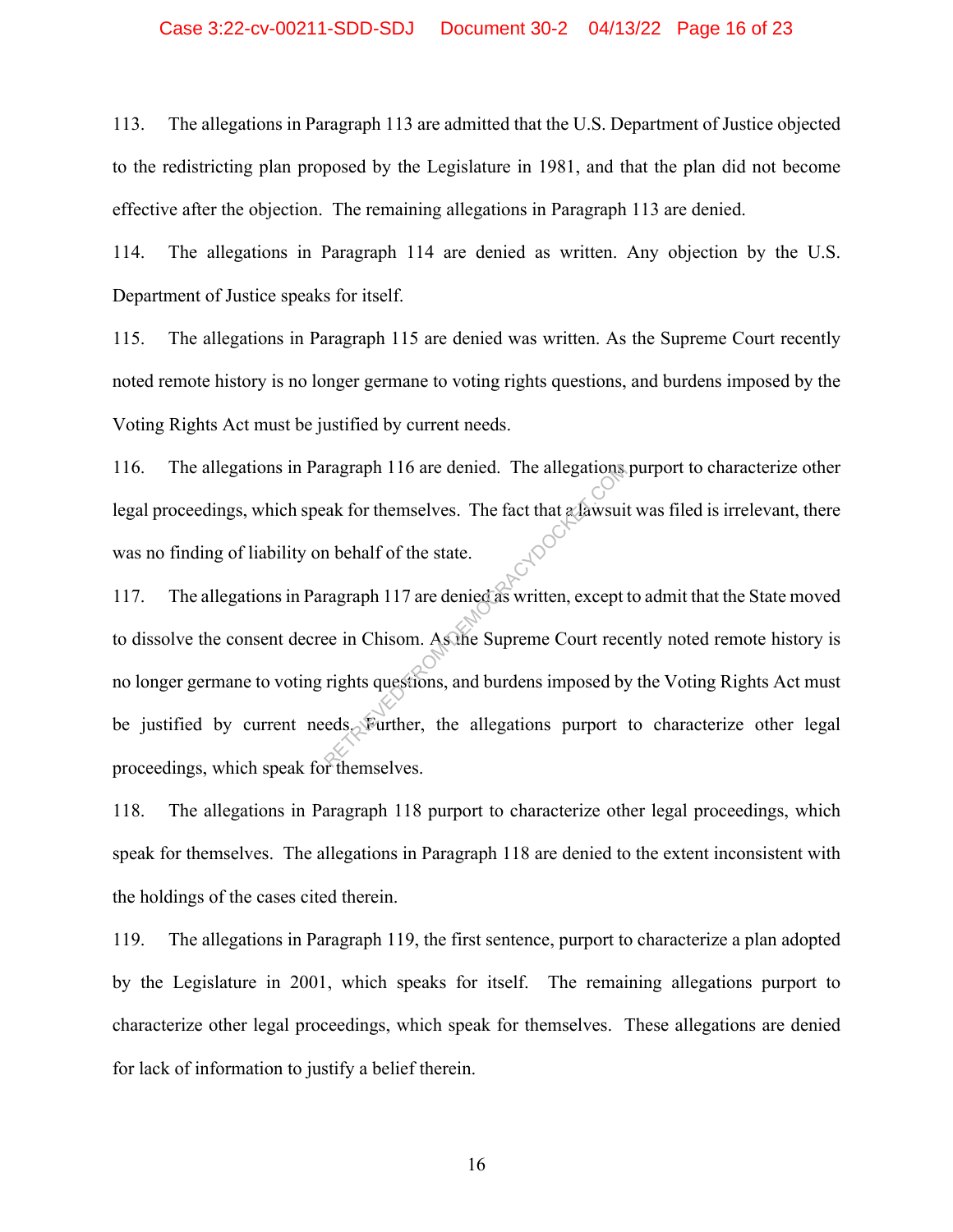#### Case 3:22-cv-00211-SDD-SDJ Document 30-2 04/13/22 Page 17 of 23

120. The allegations in Paragraph 120 are denied. The allegations purport to characterize other legal proceedings, which speak for themselves.

121. The allegations in Paragraph 121 are denied.

122. The allegations in Paragraph 122 and denied for lack of information sufficient to form a belief as to the truth of the allegations.

123. The allegations in Paragraph 123 and denied for lack of information sufficient to form a belief as to the truth of the allegations.

124. The allegations in Paragraph 124 and denied for lack of information sufficient to form a belief as to the truth of the allegations.

125. The allegations in Paragraph 125 and denied for lack of information sufficient to form a belief as to the truth of the allegations.

126. The allegations in Paragraph 126 and denied for lack of information sufficient to form a belief as to the truth of the allegations. Represents 125 and denied for lack of info<br>
Ilegations.<br>
Retrieved for lack of info<br>
Ilegations.<br>
Retrieved for lack of info<br>
Ilegations.<br>
Recreament 128 and denied for lack of info<br>
Ilegations.

127. The allegations in Paragraph 127 and denied for lack of information sufficient to form a belief as to the truth of the allegations.

128. The allegations in Paragraph 128 and denied for lack of information sufficient to form a belief as to the truth of the allegations.

129. The allegations in Paragraph 129 and denied for lack of information sufficient to form a belief as to the truth of the allegations.

130. The allegations in Paragraph 130 and denied for lack of information sufficient to form a belief as to the truth of the allegations.

131. The allegations in Paragraph 131 and denied for lack of information sufficient to form a belief as to the truth of the allegations.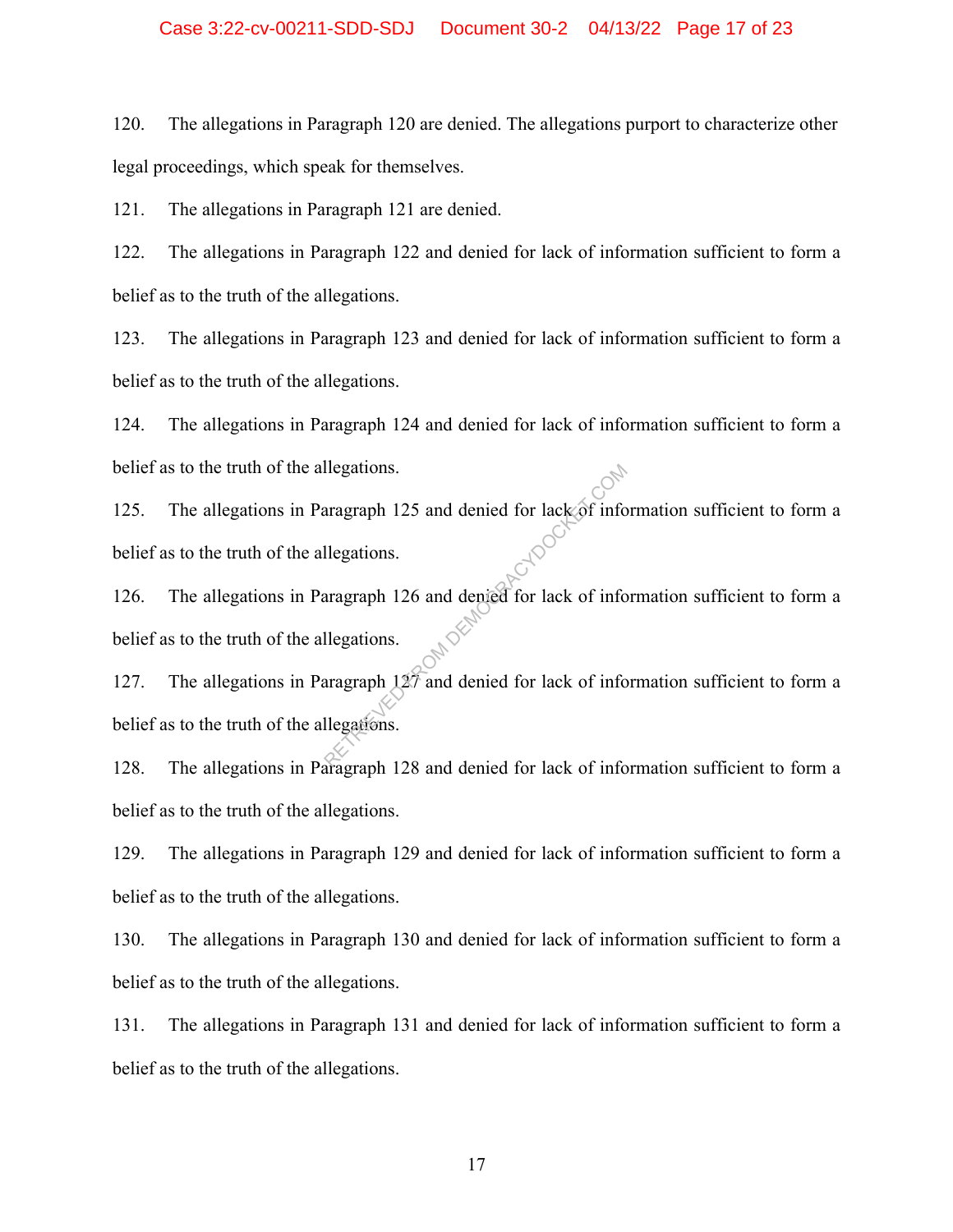#### Case 3:22-cv-00211-SDD-SDJ Document 30-2 04/13/22 Page 18 of 23

132. The allegations in Paragraph 132 and denied for lack of information sufficient to form a belief as to the truth of the allegations.

133. The allegations in Paragraph 133 are denied for lack of knowledge or information sufficient to form a belief as to the truth of the allegations contained therein.

134. The allegations in Paragraph 134 are denied for lack of knowledge or information sufficient to form a belief as to the truth of the allegations contained therein.

135. The allegations in Paragraph 135 are denied for lack of knowledge or information sufficient to form a belief as to the truth of the allegations contained therein.

136. The allegations in Paragraph 136 are denied for lack of knowledge or information sufficient to form a belief as to the truth of the allegations contained therein.

137. The allegations in Paragraph 137 are denied for lack of knowledge or information sufficient to form a belief as to the truth of the allegations contained therein. graph 136 are denied for lack of knowled<br>th of the allegations contained therein.<br>Paragraph 137 are denied for lack of<br>to the truth of the allegations contained to<br>ragraph 138 are denied for lack of knowled<br>the of the alle

138. The allegations in Paragraph 138 are denied for lack of knowledge or information sufficient to form a belief as to the truth of the allegations contained therein.

139. The allegations in Paragraph 139 are denied for lack of knowledge or information sufficient to form a belief as to the truth of the allegations contained therein.

140. The allegations in Paragraph 140 are denied for lack of knowledge or information sufficient to form a belief as to the truth of the allegations contained therein.

141. The allegations in Paragraph 141 are denied.

142. The allegations in Paragraph 142 are denied for lack of knowledge or information sufficient to form a belief as to the truth of the allegations contained therein.

143. The allegations in Paragraph 143 are denied.

144. The allegations in Paragraph 144 are denied.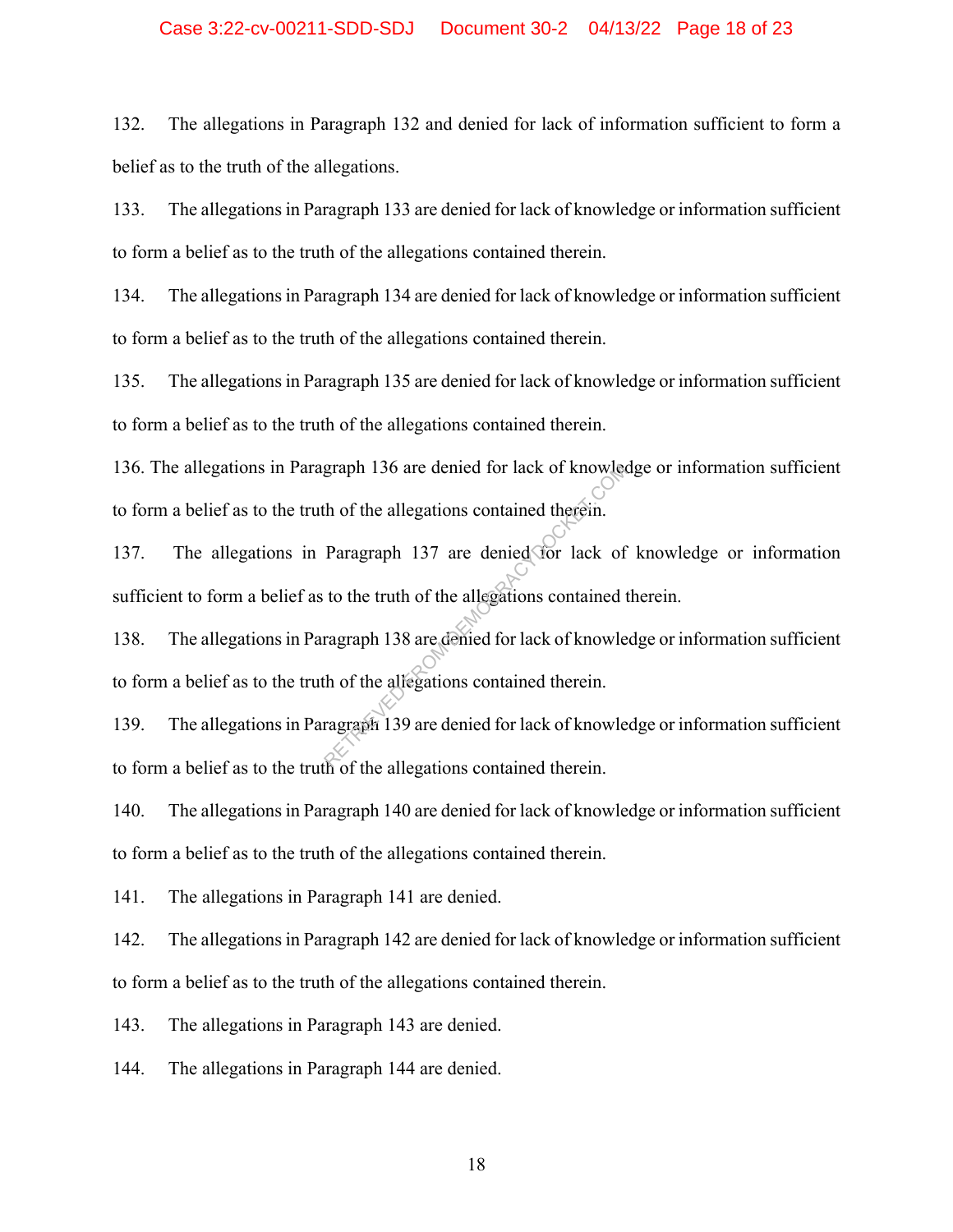### Case 3:22-cv-00211-SDD-SDJ Document 30-2 04/13/22 Page 19 of 23

145. The allegations in Paragraph 145 are denied for lack of knowledge or information sufficient to form a belief as to the truth of the allegations contained therein.

146. The allegations in Paragraph 146 are denied for lack of knowledge or information sufficient to form a belief as to the truth of the allegations contained therein.

147. The allegations in Paragraph 147 are denied for lack of knowledge or information sufficient to form a belief as to the truth of the allegations contained therein.

148. The allegations in Paragraph 148 are denied for lack of knowledge or information sufficient to form a belief as to the truth of the allegations contained therein.

149. The allegations in Paragraph 149 are denied for lack of knowledge or information sufficient to form a belief as to the truth of the allegations contained therein.

150. The allegations in Paragraph 150 are denied.

151. The allegations in Paragraph 151 contain legal conclusions to which no response is required. To the extent those allegations are interpreted to contain any factual allegations, any such allegations are denied. The remaining allegations in Paragraph 151 purport to characterize testimony by Legislators, which speak for themselves. ragraph 149 are denied for lack of knowler<br>th of the allegations contained therein.<br>agraph 150 are denied.<br>agraph 151 contain legal conclusions to w<br>tions are interpreted to contain any factor<br>The remaining allegations in

152. The allegations in Paragraph 152 purport to characterize testimony by Legislators, which speak for themselves. The remaining allegations in Paragraph 152 are denied.

153. The allegations in Paragraph 153 purport to characterize testimony by Legislators, which speak for themselves. The remaining allegations in Paragraph 153 are denied.

154. The allegations in Paragraph 154 purport to characterize testimony by Legislators during session, which speak for themselves. The remaining allegations in Paragraph 154 are denied.

155. The allegations in Paragraph 155 are denied.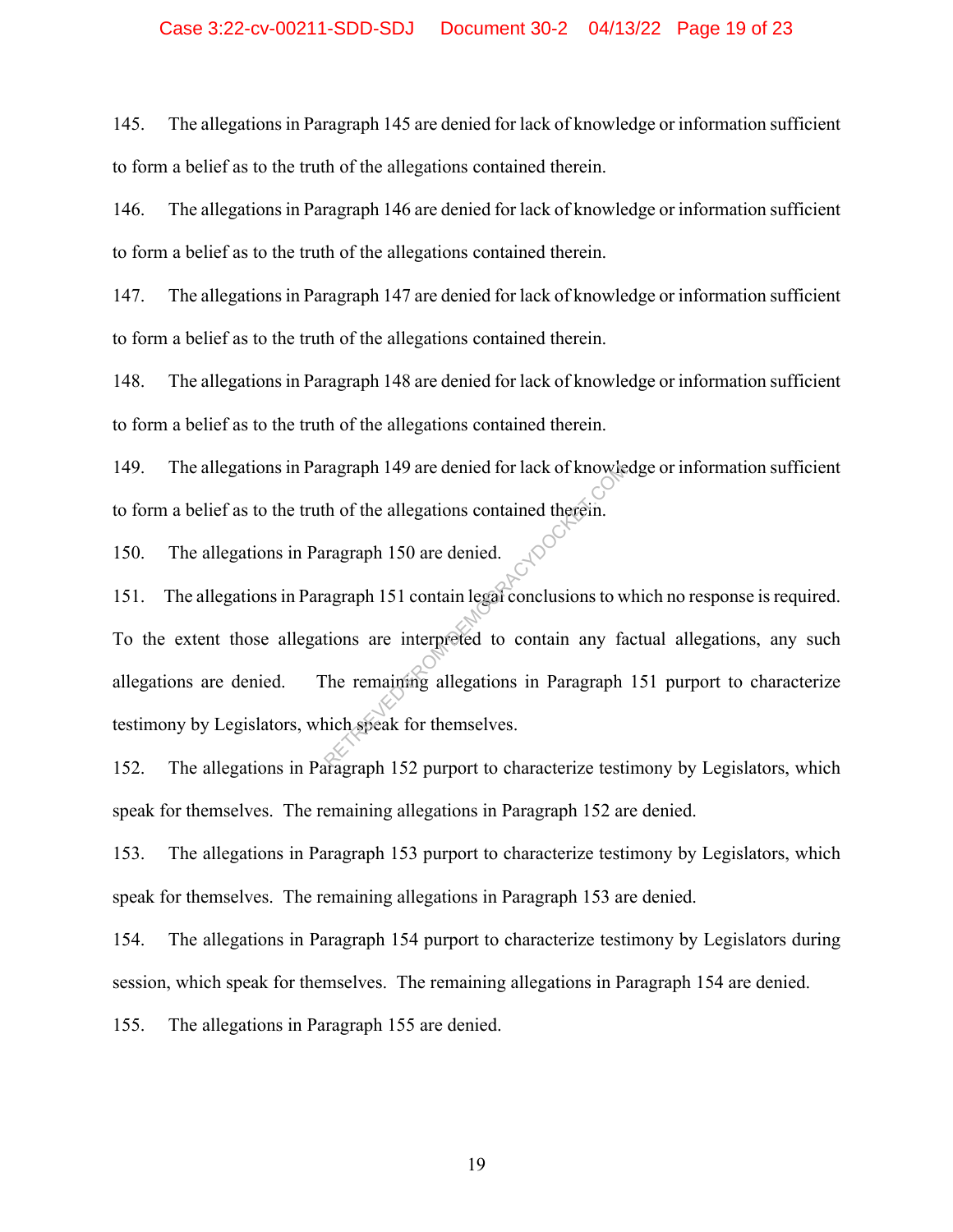#### Case 3:22-cv-00211-SDD-SDJ Document 30-2 04/13/22 Page 20 of 23

156. The sixth and last sentences in paragraph 156 of the Complaint is denied. The remaining allegations in paragraph 156 of the Complaint purport to quote from and characterize statements made by and bills proposed by various legislators, which speak for themselves, and are denied as characterized.

157. The allegations in paragraph 157 of the Complaint purport to quote from and characterize statements made by and bills proposed by various legislators, which speak for themselves, and are denied as characterized.

158. The allegations in the third sentence of paragraph 158 of the Complaint are denied, except to admit that the House Committee on House and Governmental Affairs did not adopt the amendment to Senate Bill 5 offered by Representative Duplessis. The remaining allegations in Paragraph 158 purport to quote from and characterize submissions by members of the public, amendments offered by legislators, and statements by those legislators, which speak for themselves. From House and Governmental<br>
i offered by Representative Duplessis. To<br>
uote from and characterize submissions<br>
egislators, and statements by those le<br>
ragraph 159 of the Complaint purport to<br>
tt, which speak for themselve

159. The allegations in paragraph 159 of the Complaint purport to quote from and characterize statements by Senator Hewitt, which speak for themselves. The remaining allegations are denied. 160. The allegations in paragraph 160 of the Complaint purport to quote from and characterize statements by Senator Hewitt, which speak for themselves. The remaining allegations are denied. 161. The allegations in paragraph 161 purport to quote from and characterize statements made by Representative Stefanski and Senator Hewitt, which speak for themselves. The remaining allegations are denied.

162. The first sentence of Paragraph 162 is denied. It is admitted that Representative Ivey introduced House Bill 22, which speaks for itself, and that House Bill 22 was reported favorably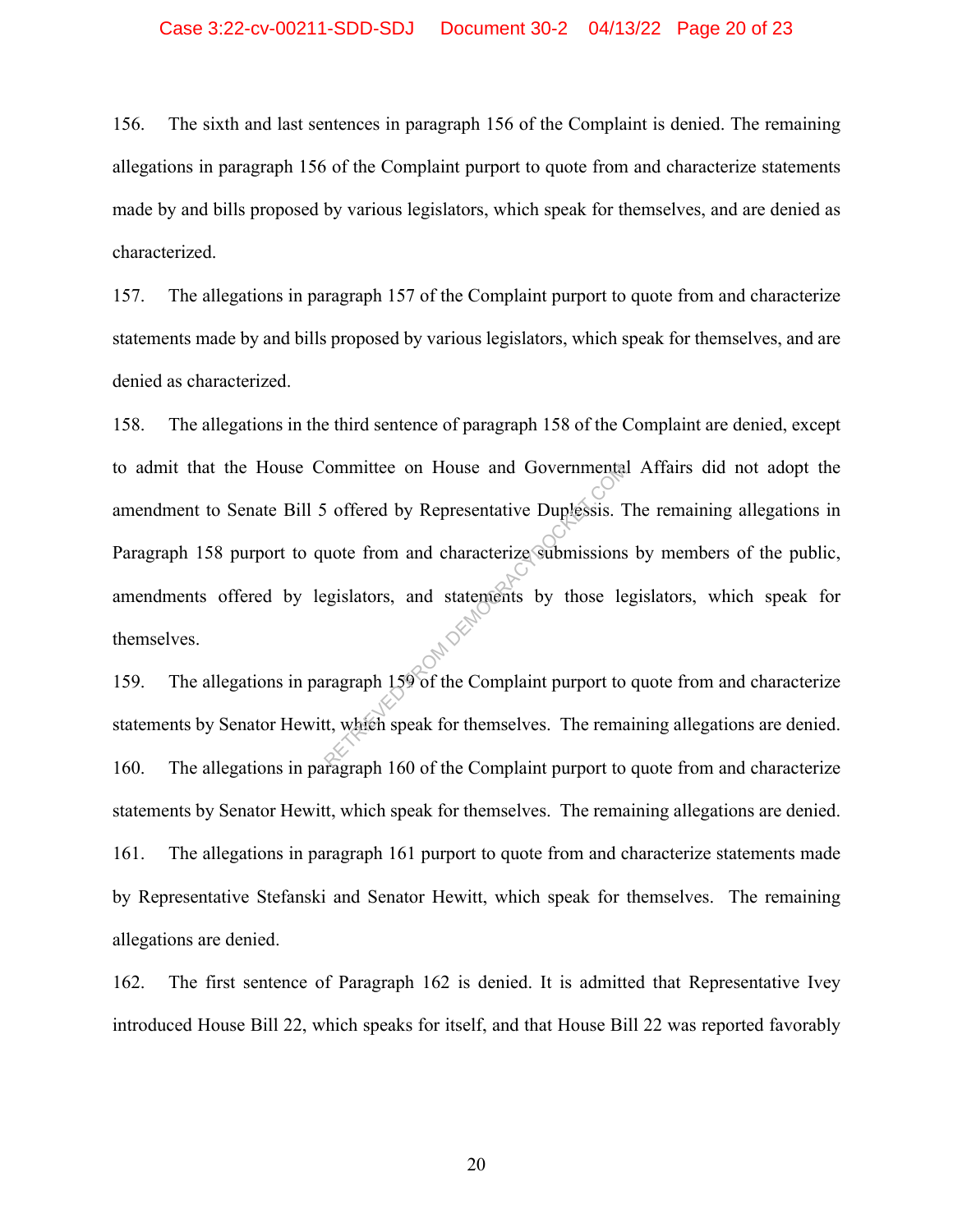#### Case 3:22-cv-00211-SDD-SDJ Document 30-2 04/13/22 Page 21 of 23

by the House Committee on House and Governmental Affairs and tabled by the House of Representatives. The remaining allegations in Paragraph 162 are denied.

163. The first and last sentences in Paragraph 163 are denied. The remaining allegations in paragraph 163 of the Complaint contain only legal conclusions to which no response is required. To the extent those allegations are interpreted to contain any factual allegations, any such allegations are denied.

#### CAUSE OF ACTION

164. The State of Louisiana incorporate its responses to Paragraphs 1-163 of the Complaint as if fully re-stated herein.

165. The allegations in Paragraph 165 contain only legal conclusions to which no response is required. To the extent those allegations are interpreted to contain any factual allegations, any such allegations are denied. Paragraph 165 contain only legal conclusion<br>allegations are interpreted to contain any<br>ragraph 166 are denied.<br>ragraph 168 are denied.

166. The allegations in Paragraph 166 are denied.

167. The allegations in Paragraph 167 are denied.

168. The allegations in Paragraph 168 are denied.

169. The allegations in Paragraph 169 are denied.

170. The allegations in Paragraph 170 are denied.

#### ANSWER TO PRAYER FOR RELIEF

The Prayer for Relief contains a summary of the relief Plaintiffs seek, to which no response is required. To the extent a response is required, the State of Louisiana denies that the Plaintiffs are entitled to any of the relief sought.

WHEREFORE, having fully answered the Complaint, the State of Louisiana prays as follows: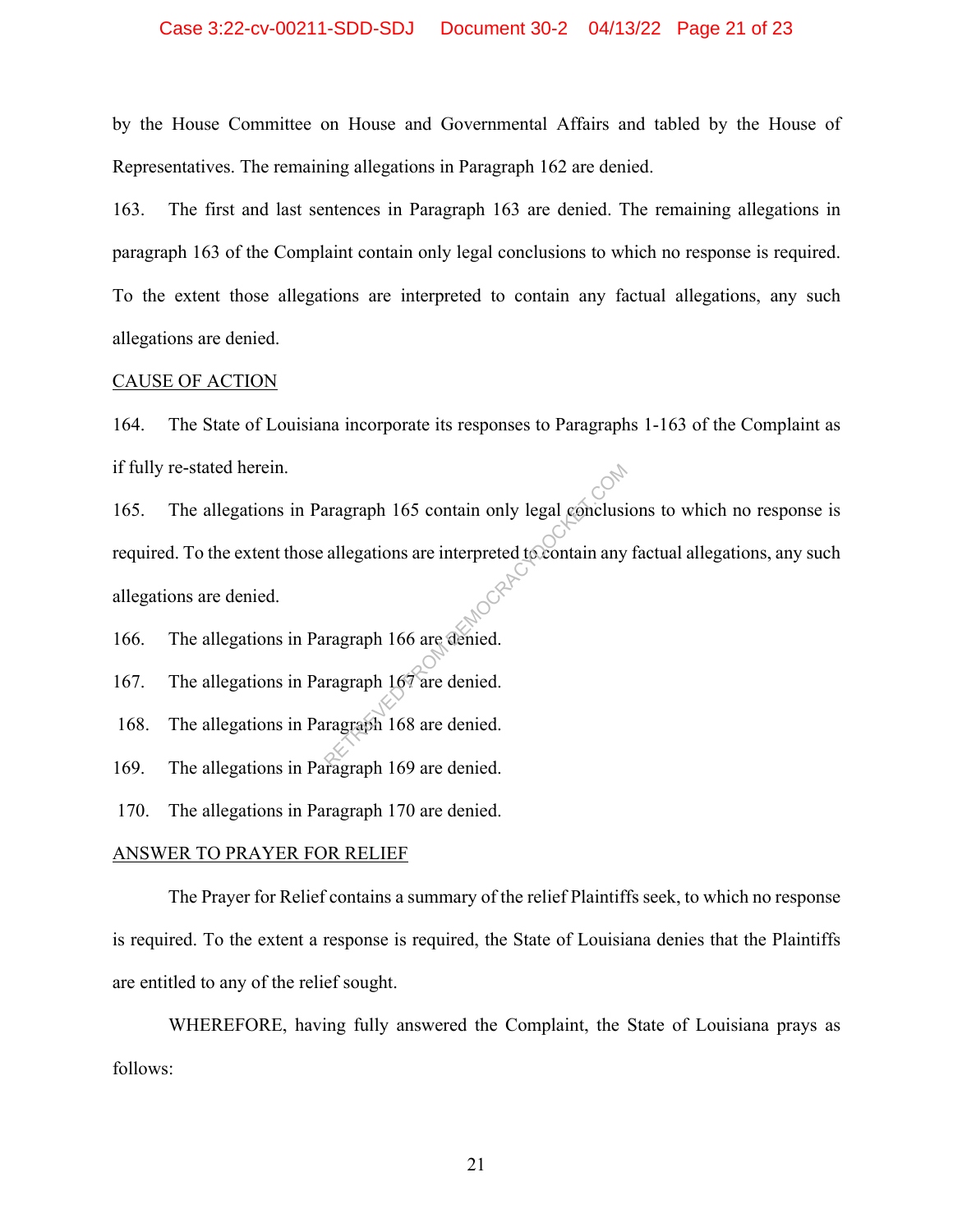- 1) That this Answer be deemed good and sufficient;
- 2) That, after all proceedings are had, there be judgment rendered in his favor, dismissing Plaintiffs' claims with prejudice and at their costs;
- 3) For all general and equitable relief that justice requires.

RETRIEVED FROM DES

Dated: April 12, 2022

Respectfully Submitted,

Jeff Landry Louisiana Attorney General

*/s/ Angelique Duhon Freel*  Elizabeth B. Murrill (LSBA No. 20685) Solicitor General Shae McPhee's (LSBA No. 38565) Angelique Duhon Freel (LSBA No. 28561) Carey Tom Jones (LSBA No. 07474) Jeffery M. Wale (LSBA No. 36070) OFFICE OF THE ATTORNEY GENERAL LOUISIANA DEPARTMENT OF JUSTICE 1885 N. Third St. Baton Rouge, LA 70804 (225) 326-6000 phone (225) 326-6098 fax murrille@ag.louisiana.gov freela@ag.louisiana.gov walej@ag.louisiana.gov jonescar@ag.louisiana.gov mcphees@ag.louisiana.gov